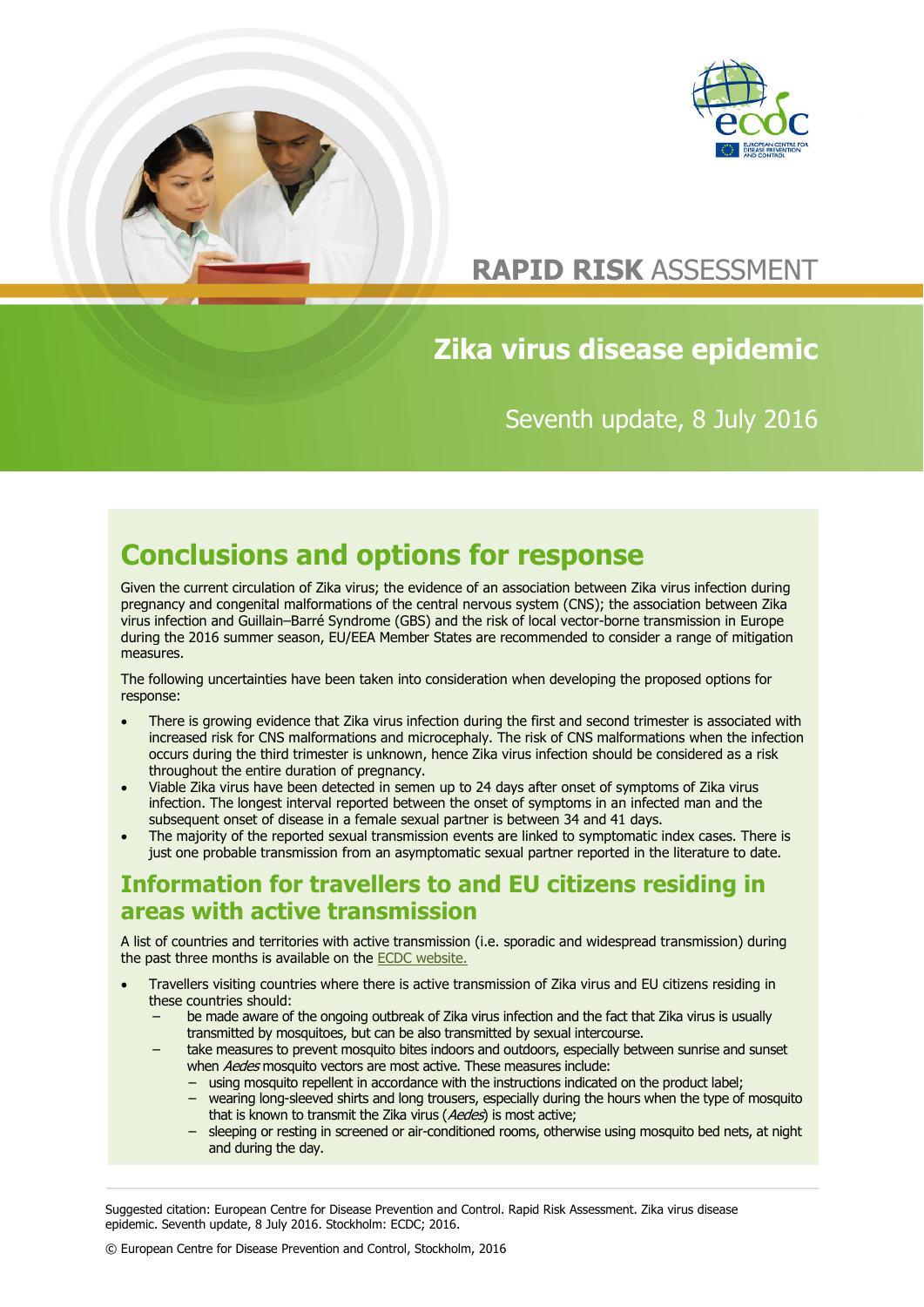- Pregnant women and women who are planning to become pregnant and planning to travel to areas with widespread transmission should postpone non-essential travel.
- Pregnant women and women who are planning to become pregnant and planning to travel to areas with sporadic transmission should consult their physician or a travel clinic and consider postponing nonessential travel.
- Pregnant women residing in countries with active transmission (sporadic and widespread) should consult their healthcare providers for advice and follow strict measures to prevent mosquito bites.
- Travellers with immune disorders or severe chronic illnesses should consult their doctor or seek advice from a travel clinic - particularly as regards effective prevention measures - before travelling to countries with active transmission.
- Travellers to countries with active Zika transmission and EU citizens residing there should be advised that using condoms is likely to reduce the risk of sexual transmission.

#### **Information for travellers returning from areas with active transmission of Zika virus**

- Pregnant women who have travelled or resided in areas with active transmission should mention their travel during antenatal visits in order to be assessed and monitored appropriately.
- In order to protect the foetus, male travellers returning from areas with active transmission should consider using a condom with a pregnant partner until the end of her pregnancy.
- Travellers returning from areas with ongoing Zika virus transmission should be advised to use a condom for at least eight weeks after returning, in order to reduce the potential risk of onward sexual transmission. If before or during that period Zika virus symptoms occur, men should use condoms or consider abstinence for at least six months.
- Travellers, including those with immune disorders or severe chronic illnesses, who develop symptoms compatible with Zika virus disease within two weeks of returning from an area with active transmission, should contact their healthcare provider and mention their recent travel.
- All travellers, irrespective of symptoms, who return from an area with Zika virus transmission to an area in the EU/EEA where Aedes aegypti or Aedes albopictus mosquitoes are active, should take measures to prevent mosquito bites for three weeks so that they do not pass Zika virus to uninfected mosquitoes.

### **Surveillance of imported cases and local transmission in the EU Member States of continental Europe**

- Increase awareness among clinicians and travel health clinics of the evolution of the Zika virus outbreak and the areas around the world with active and past transmission [\(ECDC website\)](http://www.ecdc.europa.eu/en/healthtopics/zika_virus_infection/zika-outbreak/Pages/Zika-countries-with-transmission.aspx) to allow them to consider Zika virus infection in their differential diagnosis for travellers from those areas. Clinicians should be aware that Zika virus infections can be paucisymptomatic.
- Enhance vigilance towards the early detection of imported cases of Zika virus infection into EU Member States, EU Overseas Countries and Territories (OCTs) and EU Outermost Regions (OMR), in particular where Zika vectors are present, in order to reduce the risk of onward autochthonous transmission.
- Clusters of unexplained illness with a rash, detected in receptive areas of continental Europe between 1 May and 31 October should be investigated, and Zika virus infection should be considered as a possible cause.
- Ensure timely reporting of autochthonous cases, in particular in the receptive areas of EU Member States in continental Europe.
- Strengthen laboratory capacity and capabilities to confirm Zika virus infections in the EU/EEA and to differentiate Zika virus infections from other arboviral infections (e.g. dengue, chikungunya).
- Increase awareness among obstetricians, paediatricians and neurologists that the possibility of Zika virus infection should be investigated in patients presenting with congenital CNS malformations, microcephaly and Guillain-Barré syndrome.

## **Information to healthcare providers in EU Member States**

It is important to ensure that Zika virus-infected patients in areas with Aedes mosquito vectors avoid getting bitten during the first week of illness (e.g. bed nets, screened doors and windows as recommended by PAHO/WHO).

Efforts should be made to increase awareness among health professionals providing antenatal care of the risk of neurological congenital syndrome associated with maternal Zika virus infection, especially during the first two trimesters. Antenatal monitoring should be adapted in accordance with the possibility of exposure to the virus (through vector or sexual transmission) [1,2]. ECDC maps showing [Zika transmission in the past nine](http://www.ecdc.europa.eu/en/healthtopics/zika_virus_infection/zika-outbreak/Pages/Zika-transmission-past-9-months.aspx)  [months](http://www.ecdc.europa.eu/en/healthtopics/zika_virus_infection/zika-outbreak/Pages/Zika-transmission-past-9-months.aspx) are provided to aid clinicians assessing returning travellers, especially pregnant women, -who have visited countries and territories with recent or current local active transmission of Zika virus.

Due to the unprecedented size of the Zika virus epidemic, health services and practitioners should be alerted to the association between Zika virus infections and GBS, the possible association with other neurological conditions (such as meningitis, meningoencephalitis and myelitis) and with as yet undocumented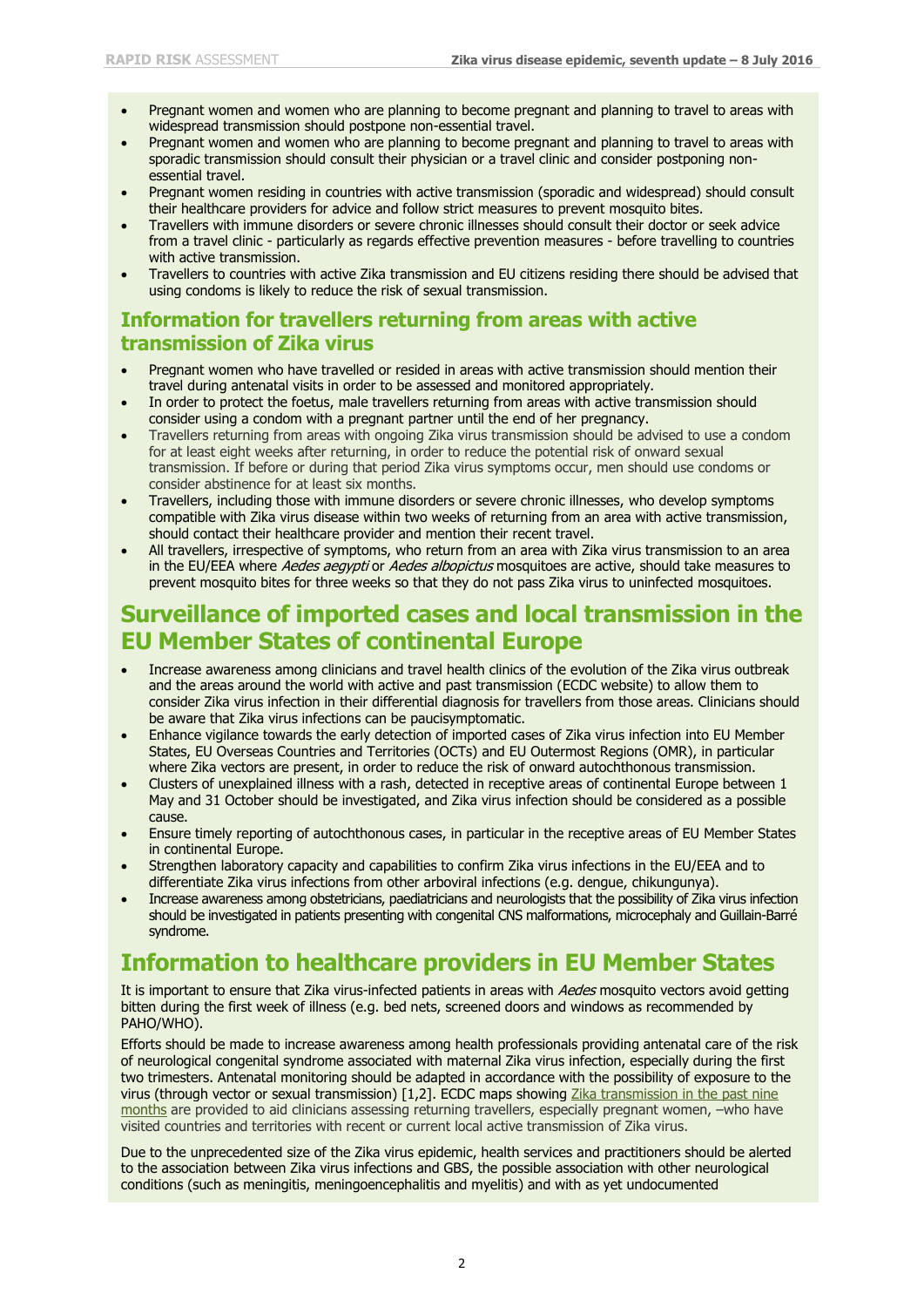complications of Zika virus infections, particularly among children, the elderly, immunocompromised individuals and those with sickle cell disease.

## **Safety of substances of human origin**

Competent authorities, establishments and clinicians dealing with substances of human origin (SoHO) need to be vigilant about the risk of donor-derived Zika virus transmission through transfusion and transplantation. Measures should be taken to prevent Zika virus transmission through SoHO in both affected and non-affected areas. Implementation of safety measures related to SoHO should be informed by risk assessments performed at the national level. The European Commission's Directorate General for health and food safety has established a working group for the preparation of a European preparedness plan for the safety of substances of human origin in the event of a Zika virus outbreak. ECDC will synchronise detailed SoHO safety measures, already described in Annex 1 of the risk assessment dated 9 March 2016 [3], with those defined in the guide for SoHO safety preparedness activities at EU level.

#### **Non-affected areas and areas with sporadic transmission**

The primary measure to prevent Zika virus transmission via SoHO in non-affected areas and areas with sporadic transmission is the temporary deferral of donations from blood donors and living donors of cells and tissues who are at risk of having been infected. When identifying donors at risk of Zika virus infection, the following criteria should be considered:

- A medical diagnosis of Zika virus disease;
- Returning from areas with widespread transmission;
- Reporting sexual intercourse with a man who has been diagnosed with Zika virus infection or a man who have returned from areas with widespread transmission.

Based on the frequency of travel to currently affected areas, the Netherlands have assessed the risk of Zika virus transmission from blood donors who have had sexual contact with an asymptomatic man who has returned from an affected area as too small to warrant their deferral [4]. Similarly, based on risk assessments, Australia and France do not defer blood donors who have had sexual contact with asymptomatic men who have returned from affected areas [5,6]. Thus, current practice, as reported to date, is that the implementation of safety measures for this category of risk donor is being considered and re-assessed as required, as part of the risk assessment for national preparedness plans.

Cells and tissues from deceased donors with a recent medical diagnosis of Zika virus infection should not be accepted for donation. Defined periods should be set for living SoHO donor deferral/acceptance to provide a sufficient safety margin for virus-free donation. This includes taking into account viral persistence in particular tissues, fluids and anatomical sites during and after symptomatic and asymptomatic Zika virus infections.

#### **Areas with widespread transmission**

Blood and tissue establishments may temporarily interrupt donations and import blood components or cells and tissues from unaffected parts of the country and consider the use of pathogen inactivation for plasma, platelets and some tissues. The screening of all donated blood and all donors of cells and tissues for the presence of Zika virus RNA by nucleic acid testing (NAT) may be considered necessary to assure the safety and sustainability of supply in areas with widespread transmission. A systematic review and pooled analysis to estimate the distribution of times from Zika infection to symptom onset, seroconversion and viral clearance showed that symptom-based screening reduces the risk of a positive Zika virus blood donation by 7% (RR 0.93, 95% CI 0.86–0.99), and antibody screening by 29% (RR 0.71, 95% CI: 0.28–0.88) [7]. This estimate confirms that in areas with a high incidence of Zika virus, blood establishments may consider NAT testing to identify lots safe for use in pregnant women.

Irrespective of the presence of ongoing local virus transmission in the area, the risk of Zika virus transmission through organs donated by living or deceased donors should be recognised and assessed during a predonation evaluation and balanced against the benefits of the transplantation for each potential recipient.

#### **Laboratory screening of SoHO donors/donations**

Test kits, registered/approved for screening tests, should be used for determining SoHO donor/donation suitability. Commercial Zika tests for screening are still under development. Based on scientific data, SoHO establishments and laboratories may develop in-house or adapt available commercial diagnostic tests for screening purposes. In the event of a Zika virus outbreak the use of such screening tests should be validated and approved by the responsible national authority. Some blood establishments are gaining experience with in-house testing or using adapted commercial tests. Semi-automated platforms for NAT screening using CE marked kits for diagnostics were implemented for NAT screening in the French West Indies during the 2014 outbreak of chikungunya [8] and are currently being implemented for NAT screening of blood donors for Zika virus in the French Antilles using the RealStar RT-PRC Zika kit 1.0, Altona. At the end of March 2016, the US Food and Drug Administration approved the use of an investigational test to screen blood donations for Zika virus under a new drug application being investigated for areas with an active mosquito-borne transmission of Zika virus [9]. A number of commercial laboratory tests for in vitro diagnostics of Zika virus infection have also been submitted to WHO for an Emergency Use Assessment and Listing (EUAL) [10]. Products that are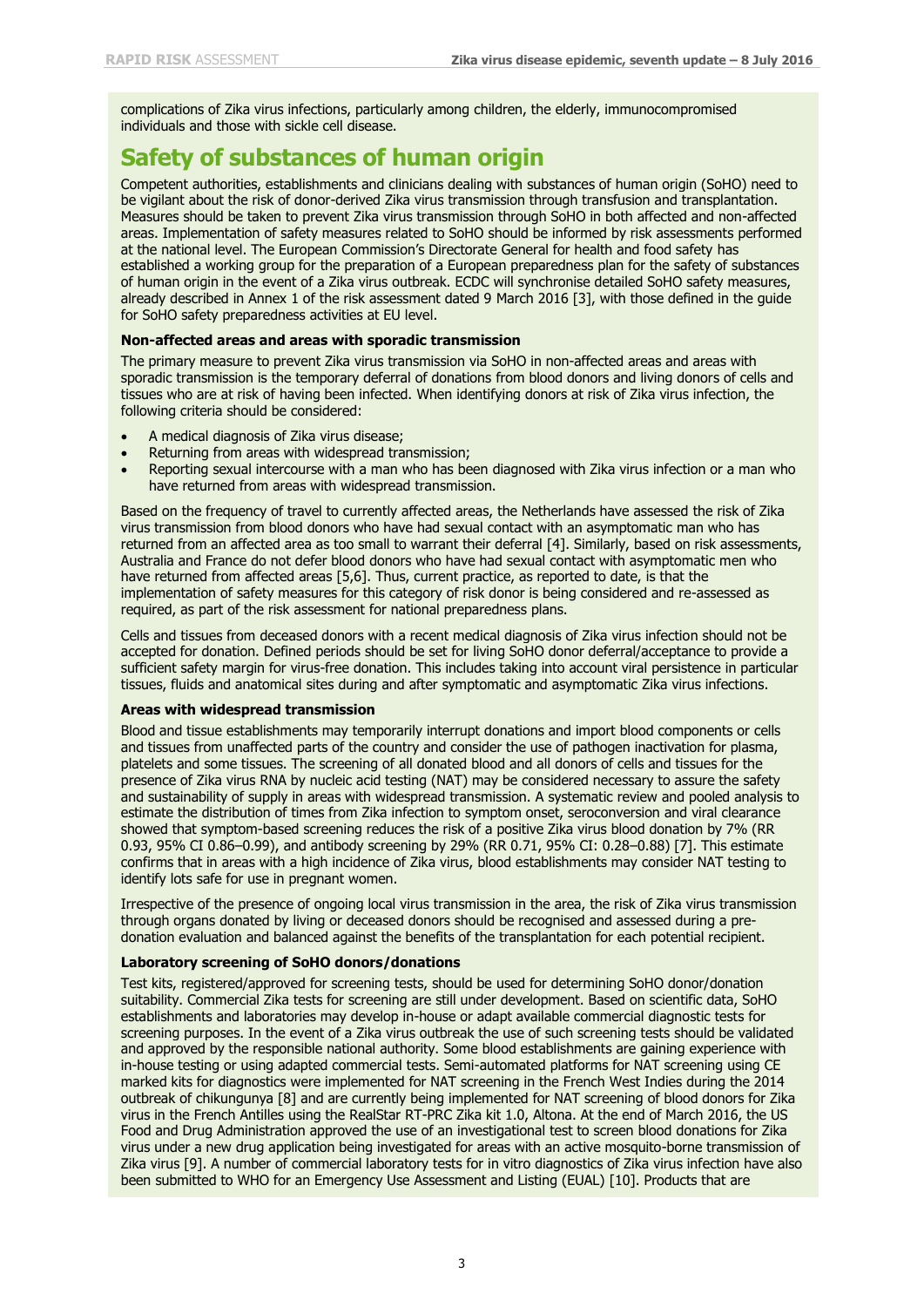reviewed favourably are then listed as eligible for WHO procurement and could be used for an emergency application until final registration/approval for commercial use is available.

## **Preparedness in the EU**

Preparedness for the prevention and control of Zika virus infection in the EU/EEA will require capacities and capabilities for early detection, response and communication. ECDC has published a [preparedness planning](http://ecdc.europa.eu/en/publications/Publications/zika-preparedness-planning-guide-aedes-mosquitoes.pdf)  [guide for diseases transmitted by](http://ecdc.europa.eu/en/publications/Publications/zika-preparedness-planning-guide-aedes-mosquitoes.pdf) Aedes aegypti and Aedes albopictus. The guide focuses on the main components that should be considered when developing preparedness plans. Consistent with the evidence presented in this document, the following components might be considered with regard to Zika virus preparedness [11-16].

Early detection mechanisms should ensure the following:

- Rapid notification of human cases (imported and/or autochthonous).
- Surveillance of those *Aedes* mosquito species that are vectors for Zika virus; this should include consideration of entomological and environmental indicators. ECDC's publication 'Guidelines for the surveillance of invasive mosquitoes in Europe' provides a useful overview of entomological surveillance at national and subnational levels [14,15].
- Laboratory diagnosis capacity and capabilities.

Response mechanisms should cover the following:

- Organisational and planning mechanisms aimed at the prevention and control of mosquito-borne diseases.
- Intersectoral and cross-disciplinary collaboration with all relevant partners.
- Case management.
- Safety of substances of human origin.
- Gynaecological, obstetric and neonatal services to follow-up on infected pregnant women and to provide reproductive health guidance.
- Outbreak investigation capacity (including epidemiological, entomological and environmental aspects)
- Rapid vector control measures against imported cases in areas with Aedes mosquito species that are vectors for Zika virus.

Communication mechanisms:

- Advice to travellers, with special focus on pregnant women.
- Training of healthcare professionals on health impacts of Zika virus.
- Community involvement in the control of mosquito populations through both individual and collective preventive measures.
- Involvement of mass media for communication purposes and to promote public awareness and protection.

# **Source and date of request**

ECDC internal decision, 22 June 2016.

ECDC issues this risk assessment document according to Article 7(1) of Regulation (EC) No 851/2004 establishing a European centre for disease prevention and control. In the framework of ECDC's mandate, the specific purpose of an ECDC risk assessment is to present different options on a certain matter. The responsibility for the choice of which option to pursue and which actions to take lies exclusively with the EU/EEA Member States.

# **Public health issue**

This document assesses the risks associated with the Zika virus epidemic in currently affected countries, in EU Overseas Countries and Territories (OCTs) and Outermost Regions (OMRs) and in the EU Member States within continental Europe.

Since February 2014, ECDC has published eight risk assessments related to Zika virus epidemics [3,17-25].

# **Consulted experts**

ECDC internal response team in alphabetical order: Chiara Bellegarde de Saint Lary, Niklas Danielsson, Dragoslav Domanovic, Bertrand Sudre, Edit Szegedi, Thomas Mollet, Wim Van Bortel and Hervé Zeller.

Experts from the following institutions contributed to this risk assessment: WHO Regional Office for Europe, WHO Regional Office for Western Pacific Region, WHO Regional Office for America/Pan American Health Organization (PAHO) and WHO Headquarters, Geneva.

Expert: Chantal Reusken (Erasmus Medical Center, Rotterdam).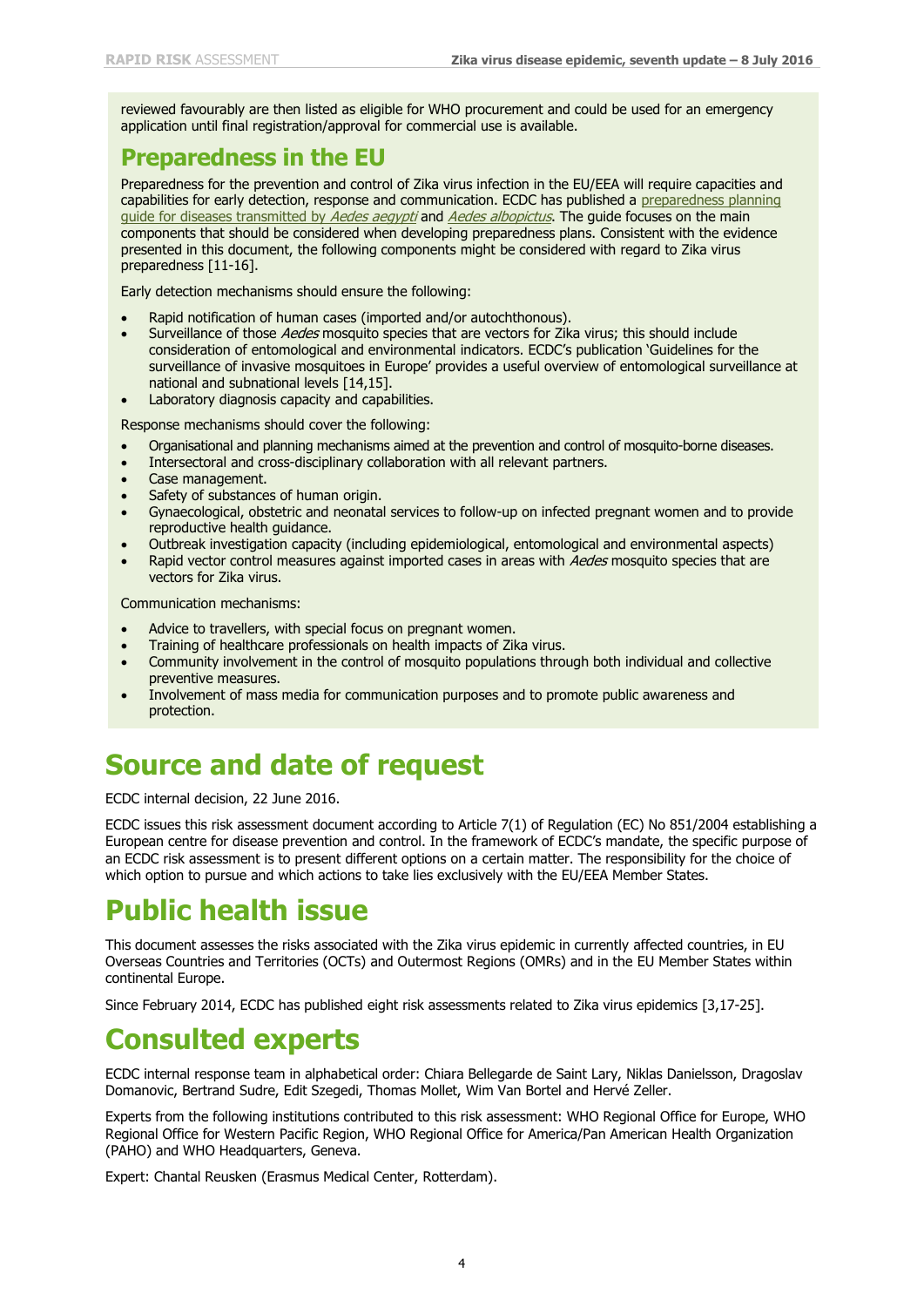ECDC acknowledges the valuable contributions of all experts. Although experts from the World Health Organization (WHO) reviewed the risk assessment, the views expressed in this document do not necessarily represent the views of WHO. All experts have submitted declarations of interest and a review of these declarations did not reveal any conflicts of interest.

## **Disease background information**

Zika virus disease is caused by an RNA virus transmitted to humans by Aedes mosquitoes, especially by the Aedes aegypti species. More information about Zika virus disease can be found in the previous risk assessments [3,17-25] and in the ECDC [factsheet for health professionals](http://ecdc.europa.eu/en/healthtopics/zika_virus_infection/factsheet-health-professionals/Pages/factsheet_health_professionals.aspx) (last update 23 June 2016). Three extensive literature reviews have been published since the previous ECDC risk assessment [26-28].

## **Highlights of recent scientific developments**

### **Pathogen**

Zika virus is able in vitro to infect various cell lines derived from human-induced pluripotent stem cells (iPSCs) or embryonic stem cells such as neural progenitors, neurospheres, and organoids [29-33]. Hanners et al. demonstrated that a 2015 Zika virus isolate (Puerto Rico) replicates in primary human foetal neural progenitor cells with a cytopathic effect and that viral replication may persist in these cell lines for many weeks, a finding that is consistent with histopathological findings in affected foetuses [34].

Several recent publications based on animal models support an in vivo deleterious effect on neural progenitor cells, leading to reduction of their proliferation and differentiation and to increased apoptosis. Using a murine model, Wu et al. showed that Zika virus is able to infect radial glial cells which are cortical neurone progenitors [35]. A Zika virus strain from Puerto Rico is able to replicate in Hofbauer cells, primary human placental macrophages, and to a lesser extend in cytotrophoblasts isolated from villous tissue of full-term placentas [36]. Despite the fact that both cell types are permissive to Zika virus, the cellular pathways of trans-placental transmission are not fully understood yet. Further investigations are now being undertaken to elucidate the mechanism(s) of intrauterine infection.

Histopathological investigations on samples of brain tissue from three new-borns with microcephaly who died after birth (two shortly after birth, one two months later) and two placentas from spontaneous abortions were performed. The pregnant women all reported rash and fever during the first trimester of pregnancy [37]. All samples were positive for Zika virus RNA by RT-PCR. Viral antigens were localised in the cytoplasm of degenerating and necrotic neurones and glial cells in the vicinity of the micro-calcifications in the brains of the microcephaly cases. Zika virus antigens were identified in the chorionic villi of one placenta from a spontaneous abortion in the first trimester.

Overall, these results support the view that Zika virus is neurotropic and cytotoxic for several foetal neural cells, and that it interferes with the neurogenesis during human brain development.

#### **Animal models**

The kinetics of Zika virus in rhesus macaques has been reported by Dudley et al [38]. Eight Indian-origin rhesus macaques (including two pregnant animals) were inoculated with Zika virus of Asian-lineage from French Polynesia (by sub-cutaneous injection of three different doses ranging from  $10^4$  to  $10^6$  plaque-forming units (PFU)). All animals were susceptible to the infection and Zika virus RNA was found in their blood (peak: 2−6 days post inoculation (d.p.i), longest duration: 11 d.p.i), urine (range: 2−17 d.p.i.), saliva (3−14 d.p.i), cerebrospinal fluid (at 4 d.p.i. only) and vaginal fluid (range 1−7 d.p.i). Zika virus neutralising antibodies were detected on day 21 postinoculation. No viral replication was found following a challenge with the same virus strain, indicating that natural infection induces protective immunity against homologous strains. The two pregnant animals who were inoculated mid-first trimester of pregnancy had persistent viraemia for 29 and 57 days post inoculation. Foetal infection and pregnancy outcome has yet to be determined.

Cross-immunity between the two Zika lineages has been investigated in animal models. Rhesus macaques who were infected by the East African strain (MR 766 ZIKV) were protected from subsequent infection when challenged with the heterologous Asian Zika virus strain [39].

### **Microcephaly and congenital central nervous system malformations**

In March 2016, WHO reported that there is 'strong scientific consensus that Zika virus is a cause of Guillain–Barré Syndrome (GBS), microcephaly and other neurological disorders based on observational, cohort and case–control studies currently published' [40]. Epidemiological observations are supported by cumulative evidence from in vitro and in vivo laboratory studies of the damaging effect of Zika virus on neuronal tissue, especially neural progenitor cells, therefore possibly impairing the development of the foetus' brain. These laboratory studies are strengthening the coherence of the evidence and its consistency with Hill's criteria for causation. Overall data from scientific investigations add to the evidence that the emerging Zika virus strain from the Asian lineage can cause transplacental infection and congenital central nervous system (CNS) malformations in the developing brain [41,42].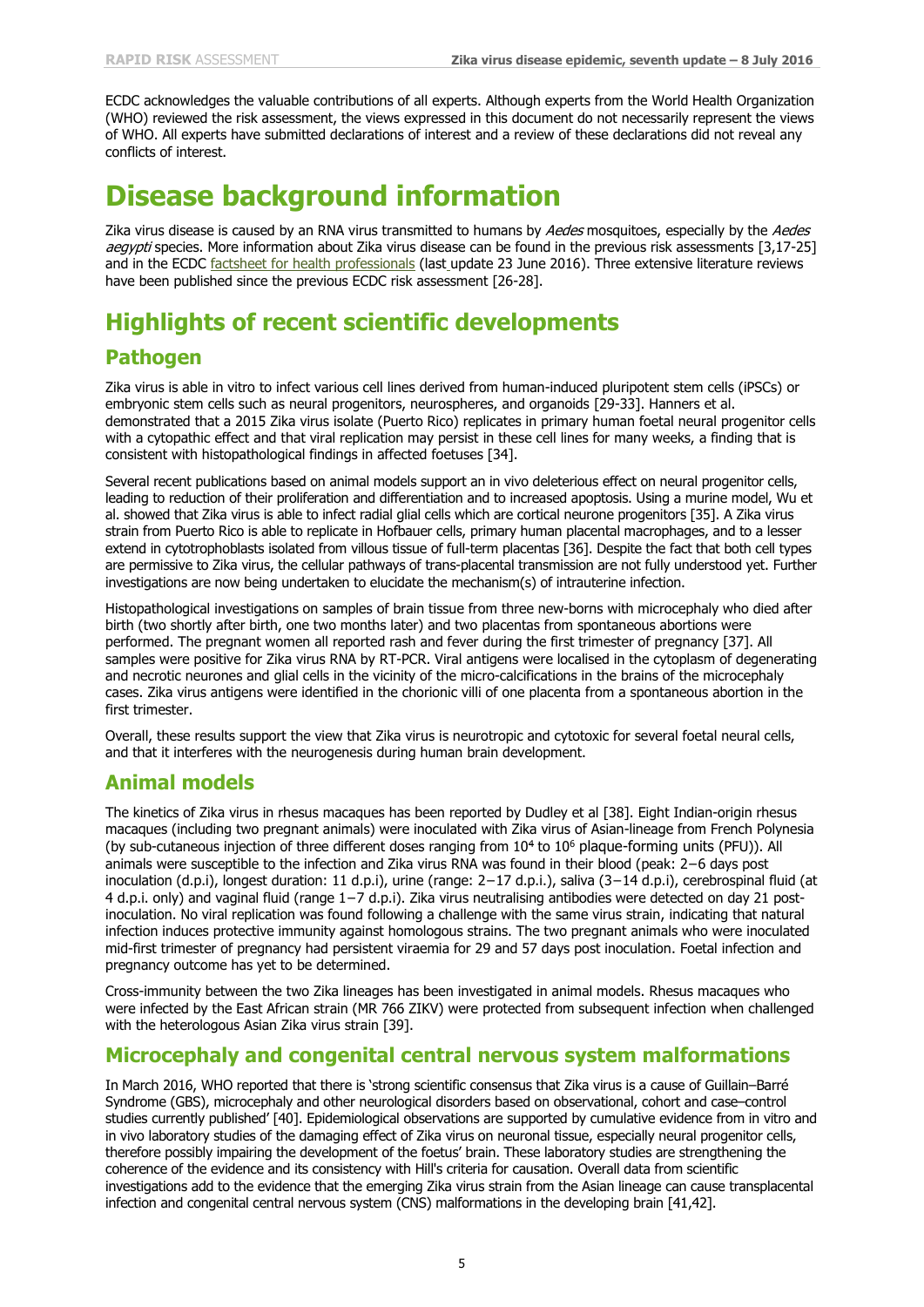Modelled risk estimates for microcephaly cases have been retrospectively made for each state in Brazil between November 2015 and April 2016 [43]. In this study, microcephaly cases were defined on the basis of clinical criteria only. In Pernambuco state, the estimated risk was 20 to 200 per 10 000 live births (assuming a 50% exposure) with a background risk of around 2 per 10 000 live births in Brazil.

Additional new information about the gestational age at the time of Zika virus infection and the risk of congenital CNS malformations includes the following:

- Among 11 944 pregnant women with clinical Zika virus disease reported in Colombia through the Zika virus national surveillance system between August 2015 and early April 2016, 1 484 (12%) were confirmed positive with Zika virus using RT-PCR assay [44]. In a subgroup of pregnant women (n=1 850) with complete information on gestational age at the time of Zika virus symptom onset, 56% of the 582 serum samples available were positive for Zika virus. Among these 1 850 pregnant women, 27.8% reportedly contracted the infection in the first trimester, 37.9 % in the second trimester, and 33.2% in the third trimester. As the majority of the women who contracted Zika virus disease in the first or second trimester were still pregnant at the time of this report, information about pregnancy outcomes is not yet available. However, for the group of women who were reportedly infected during the third trimester (n=616), no cases of microcephaly or brain abnormalities have been reported to date. Among this cohort, 82% of the infants were born at term with a normal birth weight, 2% were born at term with a low birth weight, 8% were preterm, 1% died during the perinatal period while 7% are still being followed. Hence, Zika congenital syndrome with microcephaly does not appear to be associated with symptomatic infection during the third trimester of pregnancy in this study. These results do not, however, account for asymptomatic infection or unreported clinical illness. Among 50 infants with possible microcephaly who were reported through the national surveillance system for birth defects (and not the national Zika virus surveillance system) just four of those born to mothers who did not report symptoms of Zika virus disease during pregnancy had laboratory evidence of congenital Zika virus infection (positive RT-PCR for Zika and negative results for the most common group of congenital infections). The follow-up study on pregnancy outcomes for women with Zika virus infection during the first and the second trimester should provide a better estimate of the risk of congenital CNS malformations in the coming months.
- In Brazil, 1 501 cases of microcephaly cases reported to the national surveillance system between November 2015 and February 2016 were investigated [45]. The cases were classified in one of four groups according to the diagnostic certainty of the congenital Zika infection. Definite cases are defined as new-borns with laboratory evidence of Zika virus infection during pregnancy through serology or PCR, independently of other findings. The other classes are define as: 'i) highly probable cases, new-born babies with imaging reports mentioning specific findings that were highly suggestive of Zika virus infection, including brain calcifications, ventricular enlargement, or both, with negative laboratory results for syphilis, toxoplasmosis, and cytomegalovirus; ii) moderately probable cases, new-born babies with imaging findings as in category 2, but without results for one or more of the three infections (syphilis, toxoplasmosis, and cytomegalovirus); iii) somewhat probable cases, new-born babies with imaging reports lacking a detailed description of the findings, for which a state-level physician concluded that a congenital infection was likely to have been involved, for whom laboratory results for syphilis, toxoplasmosis, or cytomegalovirus were negative or unavailable'. The discarded cases are new-born babies that were not included in the above categories. In total 899 (59.9%) of the 1 501 cases were discarded as not fitting into any of the above categories.
- Definite cases consisted of 76 (5%) new-borns. Fifty four cases (3.6%) were classified as highly probable congenital Zika virus syndrome cases, 181 (12%) as moderately probable and 291 (19.4%) as somewhat probable. One in five children classified as definite or probable Zika virus syndrome had a head circumference within the normal range. Information about the presence of a rash during pregnancy was available for 664 women, of whom 266 (40%) reported a rash. Rash was reported in 71.4% of cases classified as definite and in 75% classified as highly probable. In the subset of mothers for whom the timing of the rash was known (n=183), it was more frequently reported in the first trimester (77%) than the second (18%) and third trimester (5%). Rashes in the third trimester of pregnancy were associated with brain abnormalities despite normal-sized heads and for one third of definite and probable cases there was no history of a rash during pregnancy. As the positive predictive value for microcephaly of a rash among suspected cases was only 71.1% and a significant proportion of the definite and or probable cases presented with a normal head circumference, the authors also suggest a need to revise the criteria for including new-borns in the medical follow-up in the aftermath of a Zika outbreak.
- In a population-based retrospective study in Brazil, the number of suspected severe microcephaly cases were best predicted by Zika virus incidence during week 14 of pregnancy (95% confidence interval of mean = +/−0.08 weeks) [46].
- Johansson et al. estimated the relationship between trimester-specific Zika virus infection risk and microcephaly in Brazil [47]. They report a strong association between the risk of microcephaly and infection risk during the first trimester of pregnancy; ranging from 0.88% (assuming an 80% overall Zika virus infection rate and 100% overreporting of microcephaly) to 13.2% (assuming a 10% Zika virus infection rate and no over-reporting). No substantial association was found for the second and third trimesters.
- A recent case report of severe foetal malformations during early pregnancy provides additional evidence [48]. The mother presented with a two-day rash at week four of pregnancy gestation and was later confirmed positive by Zika virus serology. Throughout the routine follow up, ultrasound examinations revealed foetal malformations and Zika virus was detected in the amniotic fluid. The pregnancy was terminated at week 21 and foetal autopsy demonstrated severe neurological malformations. Zika virus RNA was detected in brain and umbilical cord samples.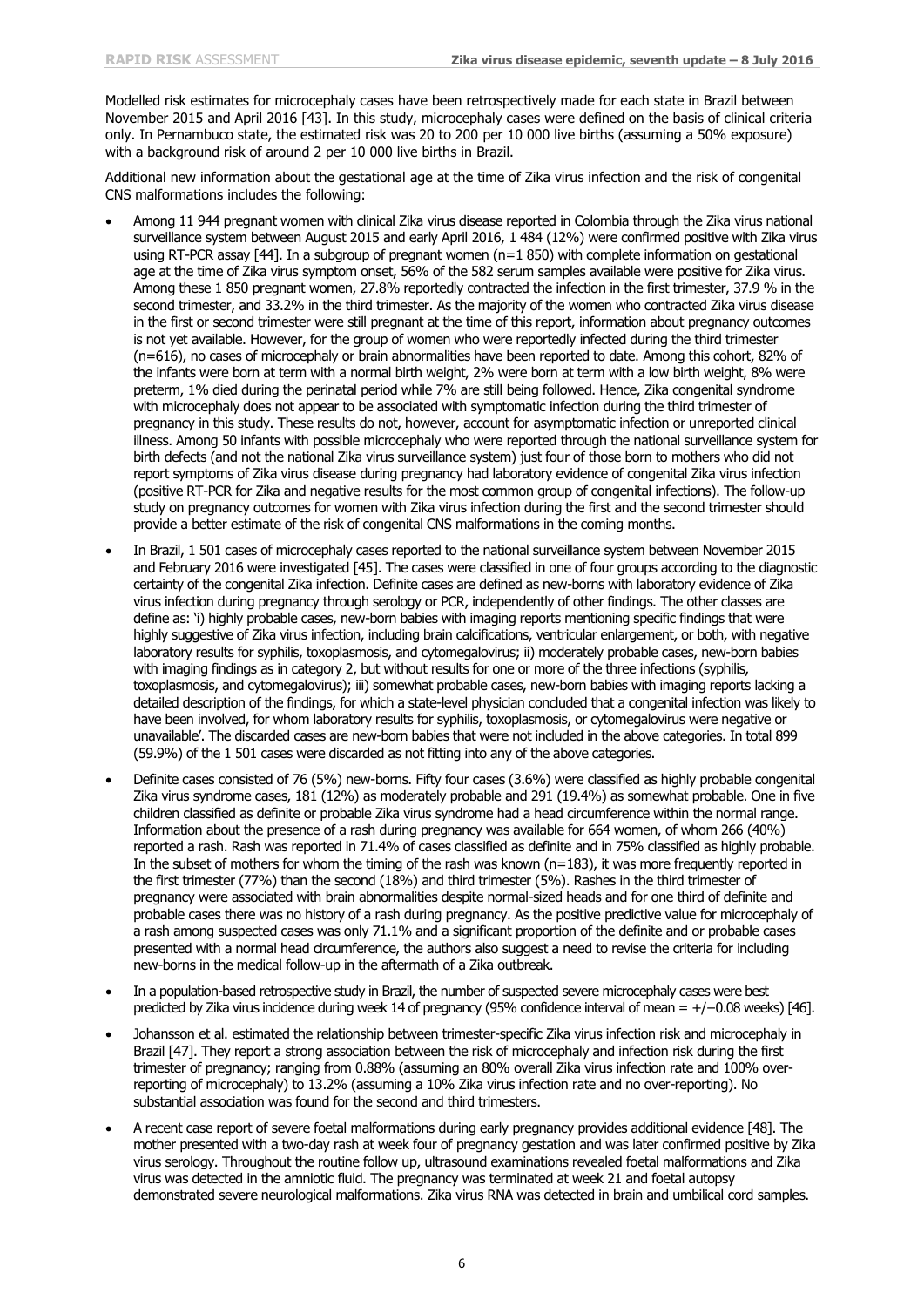It is conceivable that other co-factors, such as the mother's age, genetic pre-disposition, concomitant infections and nutritional status among others, influenced the probability of transplacental transmission. Severe congenital impairments, such as microcephaly, may represent the severe phenotype of a broader spectrum of conditions included in the Zika congenital syndrome, which might also include other congenital impairment and adverse pregnancy outcomes.

To date, the information available is still insufficient to provide a robust estimate of the absolute and relative risk of adverse pregnancy complications by gestational age and the role of potential co-factors. Results from ongoing and further case–control and cohort studies are still required to more accurately estimate the risk of microcephaly and other adverse foetal outcomes in relation to Zika virus infection during pregnancy. Further prospective epidemiological studies on Zika virus in population should provide a better understanding of the clinical spectrum of the Zika virus disease and the potential associated cognitive and functional sequelae.

### **Ocular manifestations**

In Salvador (Brazil), a high frequency of ocular lesions (bilateral macular and peri-macular lesions as well as optic nerve abnormalities) were identified in a case series of 29 infants with microcephaly with a presumed diagnosis of congenital Zika virus infection [49]. Pigmentary maculopathy was also described among three male infants who were born with microcephaly from mothers who had a viral syndrome compatible with Zika infection during the first trimester of gestation [50]. It is unclear if the lesions are secondary to microcephaly or caused directly by Zika virus infection of the retina. Since the last Rapid Risk Assessment on Zika virus [25], additional case reports have been published of ophthalmological complications among cases of congenital Zika virus infections without microcephaly:

- In June 2016, ocular impairments were first described in one infant without microcephaly by Ventura et al. [51]. The infant was referred for ophthalmic examination and was suspected of congenital Zika virus infection, due to lower limb and upper limb spasms at birth and computed tomography scan anomalies without microcephaly, although the mother did not report Zika virus compatible symptoms during the pregnancy. Congenital Zika virus infection was supported by the detection of IgM antibodies in the infant's cerebral spinal fluid. Chorioretinal scarring was detected on the macular region similar to scars previously reported in congenital Zika virus infection among microcephalic cases. This case report supports the occurrence of ocular impairment among congenital Zika virus infection cases, despite the absence of microcephaly. Further systematic ophthalmic examination of such cases are necessary to assess the frequency of ophthalmological complications as part of the congenital Zika virus syndrome.
- Based on several case series, non-purulent conjunctivitis is described as a frequent symptom of Zika virus disease [26]. Recently, the first case of uveitis associated with Zika virus infection was reported in a 40-yearold man eight days after symptomatic Zika infection. Aqueous humour from anterior-chamber obtained through paracentesis was positive for Zika virus RNA by RT-PCR. Visual acuity returned to its baseline after seven days of topical glucocorticoids. As other immune and infectious causes of uveitis were excluded, the case report indicates that anterior uveitis may be a clinical manifestation of Zika virus infection [52].

### **Guillain–Barré syndrome and other post-infectious neurological syndromes**

A case-control study in French Polynesia and recent observations support the link between a previous Zika virus infection and development of Guillain–Barré syndrome [53]. The countries that have so far reported increases in Guillain–Barré syndrome are all affected by outbreaks of the Asian lineage of Zika virus.

### **Epidemiology**

The relative contributions of both vector-borne transmission and sexual transmission were modelled using the daily number of clinically suspected cases of Zika virus in Barranquilla, Colombia. Using a vector-borne disease deterministic model (SEIR/SEI), a reproduction number of 4.4 (95% CI, 3.0 to 6.2) was estimated. By comparing with earlier chikungunya virus outbreaks in naïve populations, the authors hypothesise that the reproduction number for sexual transmission alone is too low to achieve sustainable transmission but can contribute to the occurrence of a substantial number of cases. A second study investigating the impact of mosquito-borne and sexual transmission estimated a basic reproduction number of 2.05 (95% CI: 0.52–6.30). Incidence data from Brazil, Colombia, and El Salvador were used to calibrate the deterministic model. The percentage contribution of sexual transmission is estimated to 3.04% (95% CI:  $0.13-45.7$ ). The sensitivity analyses of R<sub>0</sub> showed that the biting rate and mortality rate of mosquitoes are key parameters influencing the reproductive number. Sexual transmission increased the risk of infection and epidemic size and duration but may not initiate or sustain an outbreak by itself. The result of both modelling studies supports recommending both mosquito-control and personal biting protection as well as safe sexual practices to reduce Zika virus incidence during outbreaks [54].

With regard to temperate areas, a modelling study has estimated the basic reproduction number of Zika virus in areas where Aedes mosquito populations exist in Europe (Aedes aegypti in Madeira, Portugal and Aedes albopictus in continental Europe) [55]. Using a temperature-driven vectorial capacity model and assuming that the European population of Aedes albopictus have competence for the transmission of Zika virus in natural settings, potential areas for autochthonous transmission were centered on Italy, south-eastern France, the southern and eastern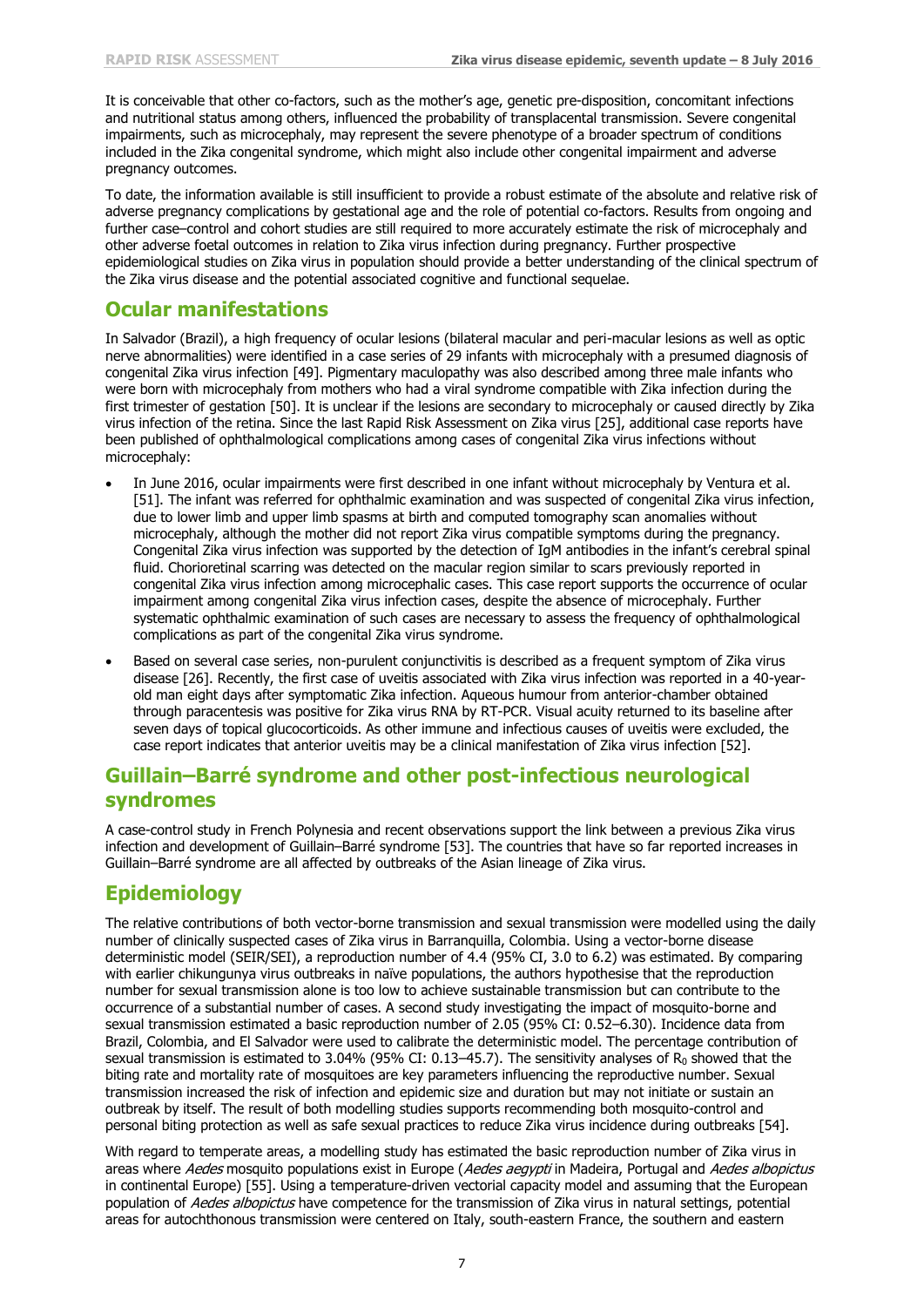coasts of Spain, western regions of the Balkans and in southern Greece. Potential transmission rates were predicted to follow a marked seasonal pattern, with an increase in July ( $R_0$  values mainly ranging from 2 to 3), reaching a peak in August ( $R_0$  values of 3 to 4) and decreasing in September to fall below one in October.

### **Transmission**

Since the last rapid risk assessment, several cases of sexual transmission have been reported. A case of male-tofemale sexual transmission occurred between 34 and 41 days after onset of symptoms of the male partner [56]. Similarly, Freour et al. reported a probable event of male-to-female sexual transmission between 21 and 36 days after returning from an affected area. Both partners were potentially exposed to Zika in an affected area, but the woman was viraemic 39 days after her return which cannot be explained by an exposure in the affected area, given a viraemia clearance ranging between 2 to 19 days. In addition the detection of Zika virus RNA in the man's semen and in the urine may argue for male-to-female sexual transmission. Interestingly both partners experienced an asymptomatic Zika virus infection [57].

A study of a family cluster of four Zika cases returning from Venezuela to China showed that in one asymptomatic case Zika viraemia was at the same level as seen among symptomatic cases (10 000 copies/ml) between seven to nine days after the last possible exposure to mosquito bites [58]. This observation confirms that asymptomatic cases can present as high a viral load as symptomatic cases. The epidemiological significance of such findings with regard to transmission from asymptomatic human to vector is unknown but should be considered as reported for dengue [59].

Further investigations are required into the mode of transmission and viral kinetics in bodily fluids in order to adapt prevention and control measures.

No new data on the vector competence of Aedes aegypti and Aedes albopictus have been reported since the last rapid risk assessment.

#### **Diagnostics**

The kinetics of Zika virus RNA was studied in serum, whole blood and urine samples from six symptomatic Zika virus cases [60]. Serum samples were positive three days after onset of symptoms, urine samples were positive for 26 days and whole blood samples were positive at 58 days. Values in serum and urine samples were similar to earlier findings. Zika virus RNA was found positive for all cases in the first set of whole blood samples (day post onset ranging for 5−58 days). These findings indicate that Zika virus RNA can be detected in whole blood samples for up to two months after infection; representing a notably longer period than that for serum and urine samples. Further studies are required to assess and validate these findings, which were also reported for West Nile virus [60].

A retrospective analysis of samples from 65 patients with rRT-PCR–confirmed acute Zika virus infection showed no false-positive results using two dengue NS1 tests (Platelia Dengue NS1 test, n=36; SD Bioline Dengue Duo test, n=21, and both tests applied on 8 samples) [61]. Despite the fact that Zika virus is related to dengue virus, the non-structural (NS) protein from Zika virus seems not to cross react with NS1 dengue tests.

EUROIMMUN Anti-Zika Virus ELISA (IgG, IgM) showed reduced cross-reactivity to other flaviviruses [62]. However, a probable cross-reactivity with samples from malaria patients with a current infection has been described since Zika virus neutralisation tests could not demonstrate a Zika virus infection in 11 of the 14 samples with positive or borderline ELISA results. Therefore, serum panels for laboratory assessment of Zika serological test specificity should include samples from malaria patients [63].

#### **Treatment and vaccine development**

Azithromycin (macrolide) has been shown to significantly reduce the cytopathic effect of Zika virus infection in vitro on [64]. On U87 cells (glioblastoma line expressing high levels of astrocyte and radial glia marker genes) the molecule inhibited viral proliferation for a range of concentrations comparable to those measured in adult brain tissue or in placental tissues. These findings require further investigation.

Using a susceptible mouse model, Larocca et al. showed that a single immunisation of a plasmid DNA vaccine expressing full-length Zika virus pre-membrane (prM) and envelope (Env) or a purified inactivated virus vaccine provides complete protection against a Zika virus strain from north-east Brazil [65]. Plasmid DNA vaccinated mouse showed a protective efficacy correlated with Env-specific antibody titers and an absence of detectable viraemia following a challenge with Zika virus. Deletion mutants from full-length prM-Env DNA vaccine were not able to provide protection. These data demonstrate that protection against Zika virus challenge can be achieved by singleshot DNA vaccines and inactivated virus vaccines in susceptible mouse models.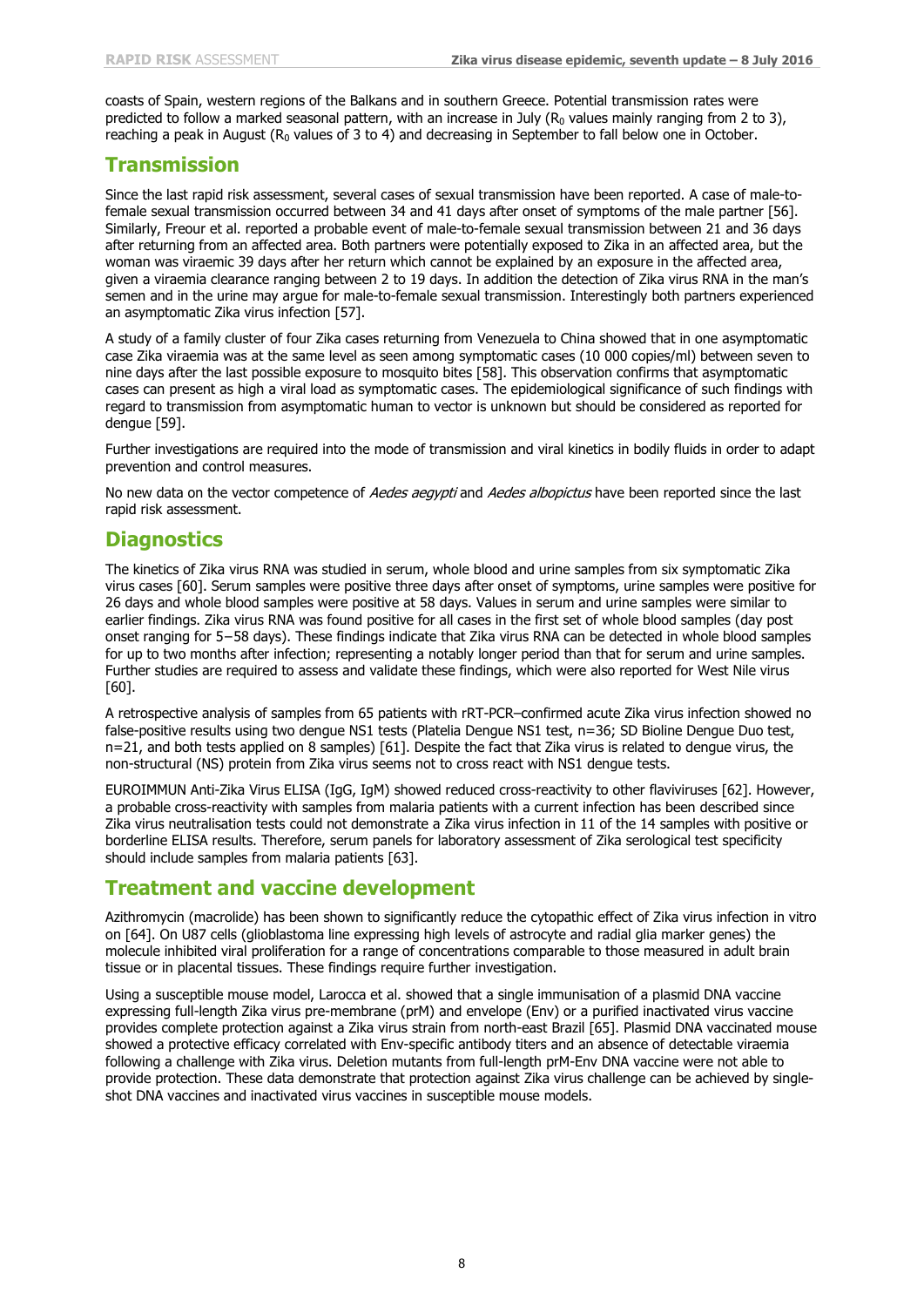# **Event background information**

## **Current situation worldwide**

Autochthonous transmission of Zika virus was confirmed in Brazil in April 2015. Since January 2016 and as of 30 June, 159 939 probable and 40 086 confirmed cases of Zika virus infection have been reported [66].

Colombia remains the second most affected country in the Americas. Since October 2015 and as of 25 June 2016, 87 844 suspected and 8 850 confirmed cases have been reported nationally [67]. However, since the epidemic reached its peak in week 5 of 2016, the number of suspected and confirmed cases has been steadily declining.

As of 4 July 2016, 11 countries reported non-vector-borne transmission of Zika virus, most likely through sexual transmission: Argentina, Canada, Chile, France, Italy, Germany, New Zealand, Peru, Portugal (in the Autonomous Region of Madeira), Spain and the United States of America [48,68].

Over the past three months and as of 1 July 2016, autochthonous cases of Zika virus infection have been reported from 49 countries or territories worldwide. In the past nine months, 53 countries or territories have reported autochthonous cases of Zika virus infection. The latest information on the spread of the Zika virus epidemic and an update on adverse pregnancy outcomes and post-infectious Guillain–Barré syndrome is available through the ECDC Zika outbreak [webpage](http://ecdc.europa.eu/en/healthtopics/zika_virus_infection/zika-outbreak/Pages/zika-outbreak.aspx) [69]. Regular updates on the epidemiological situation are available on ECDC's webpage [Countries and territories with local Zika transmission](http://ecdc.europa.eu/en/healthtopics/zika_virus_infection/zika-outbreak/Pages/Zika-countries-with-transmission.aspx) [70].

WHO AFRO reported that the strain currently circulating in Cape Verde is genetically related to the strain circulating in the Americas according to Institut Pasteur, Dakar [71]. Between week 41 in 2015 and week 17 in 2016, 7 750 suspected Zika cases were reported by the Ministry of Health in Cape Verde [72]. WHO and its partners are continuing to support preparedness in the WHO African Region.

On 1 July 2016, media reported three confirmed cases of Zika virus infection on the island of Bubaque (Bijagós) in Guinea Bissau. The cases were confirmed by Institut Pasteur in Dakar and the National Institute for Health Ricardo Jorge in Lisbon. Investigations are underway to determine the type of virus and its origin, since the three infected people claim to have had no contact with individuals from Cape Verde or Brazil [73].

#### **Figure 1. Countries and territories with reported confirmed autochthonous vector-borne transmission of Zika virus infection in the past three months\*, as of 1 July 2016**



\* As of week 17 in 2016, ECDC extended the period for classifying whether a country or territory has active local transmission from two to three months. This change is based on the observation that previous Zika virus outbreaks usually lasted more than two months. In addition, ECDC added a 'countries and territories with past vector-borne transmission' category for countries having experienced transmission since 2007 and up to three months ago. More information about country classification is available on the [ECDC website.](http://www.ecdc.europa.eu/en/healthtopics/zika_virus_infection/zika-outbreak/Pages/Zika-countries-with-transmission.aspx)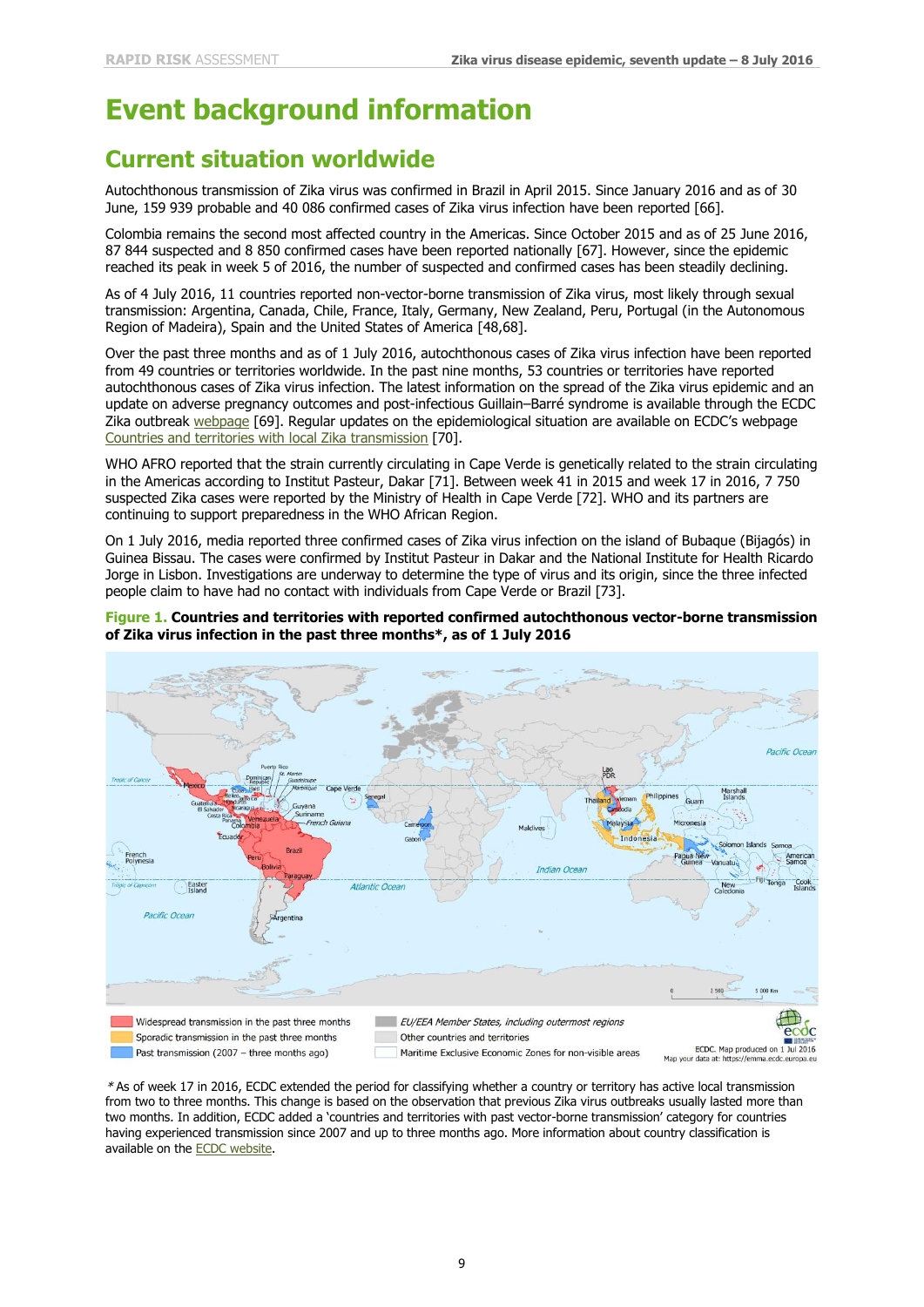### **Situation in the EU/EEA and EU outermost regions and overseas countries and territories**

As of 1 July 2016, no autochthonous vector-borne Zika virus transmission has been reported in the EU Member States of continental Europe. Since January 2016 and as of 1 July, ECDC has recorded 977 imported cases of Zika infection in 20 EU/EEA countries. The number is based on reporting through surveillance systems, TESSy and event-based surveillance. Two countries have reported the majority of the imported cases; France reported 534 cases of Zika virus and Spain reported 154 cases since late January 2016. Forty-six of the imported cases were among pregnant women.

Several EU Outermost Regions (OMR) and Overseas Countries and Territories (OCT) continue to report vectorborne autochthonous Zika transmission: French Guiana, Guadeloupe, Martinique, Saint Martin and Saint-Barthélemy. In addition, islands in the Dutch Antilles (Aruba, Bonaire, Curacao and Sint Maarten) continue to report autochthonous transmission. According to PAHO and WHO, the number of Zika cases is still increasing in the EU Outermost Regions and Overseas Countries and Territories in the Caribbean [74].

## **Microcephaly and congenital central nervous system malformations**

As of 29 June 2016, congenital microcephaly, CNS malformations and other foetal malformations potentially associated with Zika virus infection during pregnancy have been reported in ten countries or territories: Brazil, Cape Verde, Colombia, El Salvador, French Guiana, French Polynesia, Martinique, Marshall Islands, Panama and Puerto Rico. Outside of the epidemic area, Slovenia reported one case exposed in Brazil, Spain reported two cases exposed in Colombia and Venezuela and US reported eight cases [68].

#### **Brazil**

Between October 2015 and 30 June 2016, Brazil reported 8 165 suspected cases of microcephaly and other nervous system disorders suggestive of congenital infection. Of these, 1 638 are confirmed cases of microcephaly, 270 of which are laboratory-confirmed for Zika virus infection.

#### **Colombia**

Between weeks 1 and 25 in 2016, Colombia reported 13 confirmed cases of microcephaly associated with Zika virus infection, 56 cases were investigated and discarded and 112 cases are still under investigation [67].

## **Guillain–Barré syndrome and other neurological syndromes**

As of 29 June 2016, in the context of Zika virus circulation, 14 countries and territories worldwide have reported an increased incidence of Guillain-Barré syndrome (GBS) and/or laboratory confirmation of a Zika virus infection among GBS cases: Brazil, Colombia, Dominican Republic, El Salvador, French Guiana, French Polynesia, Honduras, Martinique, Suriname, Venezuela, Guadeloupe, Haiti, Panama and Puerto Rico [68].

### **International guidance and response plans**

The World Health Organization has published:

- A revised Zika strategic response plan for July 2016–December 2017 [75].
- A summary of a rapid advice guidelines for infant feeding in areas of Zika virus transmission (updated on 29 June 2016), which concluded that the benefits of breastfeeding for the infant and mother outweigh any potential risk of Zika virus transmission through breastfeeding on the basis of the evidence currently available [76].
- A vector control operations framework for Zika virus [77].

US Centers for Disease Control and Prevention published a Draft Interim Zika Response Plan in June 2016 [78].

ECDC published a preparedness planning quide for diseases transmitted by Aedes aegypti and Aedes albopictus and a Policy briefing 'Preparing for Zika in the EU' on 27 June 2016 [79,80].

## **ECDC threat assessment for the EU**

The Zika epidemic remains a significant concern for public health. During the third meeting of the International Health Regulations Emergency Committee on 14 June 2016, convened by the Director-General of WHO under the International Health Regulations (2005), the Committee 'concurred with the international scientific consensus, reached since the Committee last met, that Zika virus is a cause of microcephaly and GBS, and, consequently, that Zika virus infection and its associated congenital and other neurological disorders is a Public Health Emergency of International Concern (PHEIC)' [81].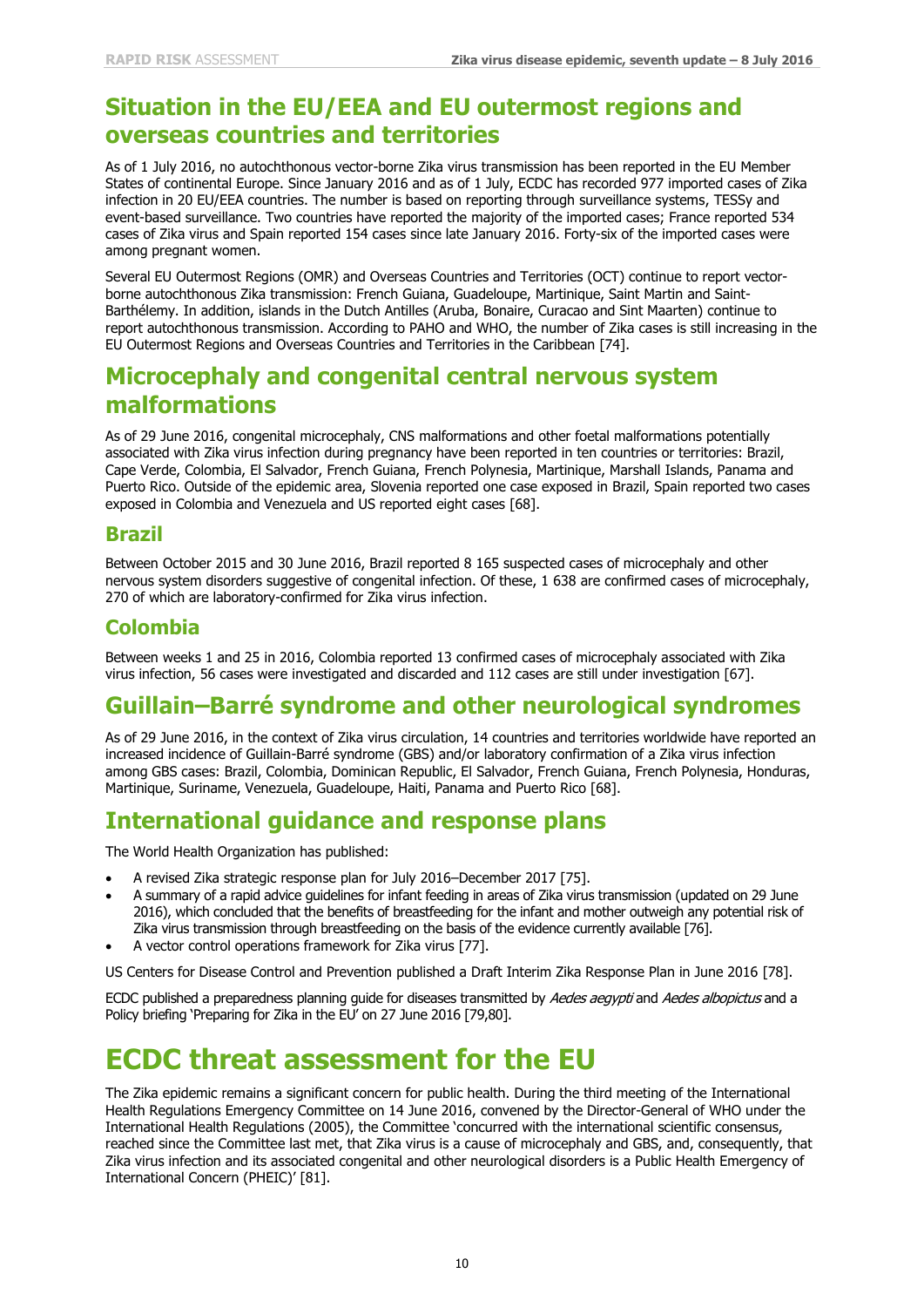The epidemic continues to evolve but the number of affected countries in the Americas and Caribbean appears not to have changed during June 2016 [68]. In some countries and territories in the Americas and the Caribbean, such as Colombia, Brazil, El Salvador and Haiti, there has even been a decrease in the number of reported cases during the past month [82]. Vector-borne transmission is expected to continue in the coming months, notably in Central American countries and the Caribbean, where vector activity is significant during the summer season.

The outbreak is unprecedented and constitutes a significant development in the epidemiology of this emerging vector-borne disease. The evolution of the Zika epidemic in the Americas demands close monitoring as it has a direct impact on the risk of importation and possible occurrence of local transmission in the European Union. The viral circulation in affected countries coincides with the summer holiday period in Europe and it is expected that Zika viraemic travellers will continue to return to the EU during the entire 2016 European mosquito season. This will create the possibility of onward transmission of Zika virus in receptive areas in Europe.

The occurrence of occasional cases of Zika virus in Asia is expected, in view of the historical records of Zika virus circulation, case reports of travel-related cases and previous sero-surveys.

## **Travel-related risk for EU citizens**

Travellers to countries where competent vectors are present and Zika virus circulation is ongoing are at risk of becoming infected through mosquito bites. Due to the link between Zika virus infection and severe congenital anomalies, pregnant women and women who are trying to become pregnant constitute a high-risk group in terms of serious adverse outcomes of Zika virus infection.

## **Risk related to mass gatherings**

The Rio de Janeiro 2016 Olympic Games (5–21 August 2016) and the Paralympic Games (7–18 September 2016) are the two most prominent mass gathering events that will take place in the Americas in the coming months. ECDC has published a specific risk assessment and an update on these events, including an assessment of Zika virus infection [83,84]. ECDC is continuing to follow the evolution of the Zika virus epidemic in order to assess and monitor the trends in Brazil.

On 12 May, WHO published a statement on Zika virus and the Olympic and Paralympic Games, Rio 2016, providing specific advice for those participating and visiting Brazil for the Games [85]. On 29 June 2016, WHO updated the health advice for travellers to the 2016 Summer Olympic and Paralympic Games providing specific recommendations for Zika virus disease [86].

## **Risk of importation and transmission in EU Outermost Regions and Overseas Countries and Territories**

Residents in EU Outermost Regions (OMR) and Overseas Countries and Territories (OCT) with competent and active vectors are at increased risk of exposure to Zika virus. Aedes aegypti mosquitoes are present in the EU OCTs and OMRs in the Americas and the Caribbean, and most of them have reported autochthonous transmission (see [Countries and territories with local Zika transmission\)](http://ecdc.europa.eu/en/healthtopics/zika_virus_infection/zika-outbreak/Pages/Zika-countries-with-transmission.aspx) [70].

The risk associated with spread to as yet unaffected OCTs and OMRs in the area is significant because of the immunologically naïve populations, the presence of competent vectors, the occurrence of prior outbreaks of arboviruses transmitted by Aedes mosquitoes, the permissive climate and the movement of people in and between countries and territories.

Other EU OMRs and OCTs outside of the Caribbean where mosquito vectors are present, such Madeira and Mayotte with Aedes aegypti or La Réunion with Aedes albopictus, are at risk of local transmission should the virus be introduced.

Madeira is of particular concern because of the presence of *Aedes aegypti* and the probability of vector-borne pathogen transmission is considered high during the summer months. The 2012 dengue epidemic demonstrated the favourable conditions for mosquito-borne outbreaks during the summer season and the close relationship with countries (such as Brazil and Venezuela) where Zika virus is currently circulating increases the risk of the virus being imported [13].

According to the Interim Risk Assessment issued by WHO's European Region, the capacity to contain Zika virus transmission at an early stage is good for the countries of the WHO European Region overall [87].

### **Risk of importation and transmission within the continental EU**

The outbreak in the Americas and the Caribbean has considerably increased the risk of Zika virus importation into the EU through infected returning travellers and visitors from the affected countries. Cases of Zika virus infection arriving from countries with autochthonous transmission continue to be reported in the EU and it is expected that this will continue during the EU/EEA summer.

There is no evidence to date of 'airport transmission' of mosquito-borne viral disease, unlike the evidence for 'airport malaria' [88]. The risk of importation of Zika-infected mosquitoes inside aircraft cabins is low, and there is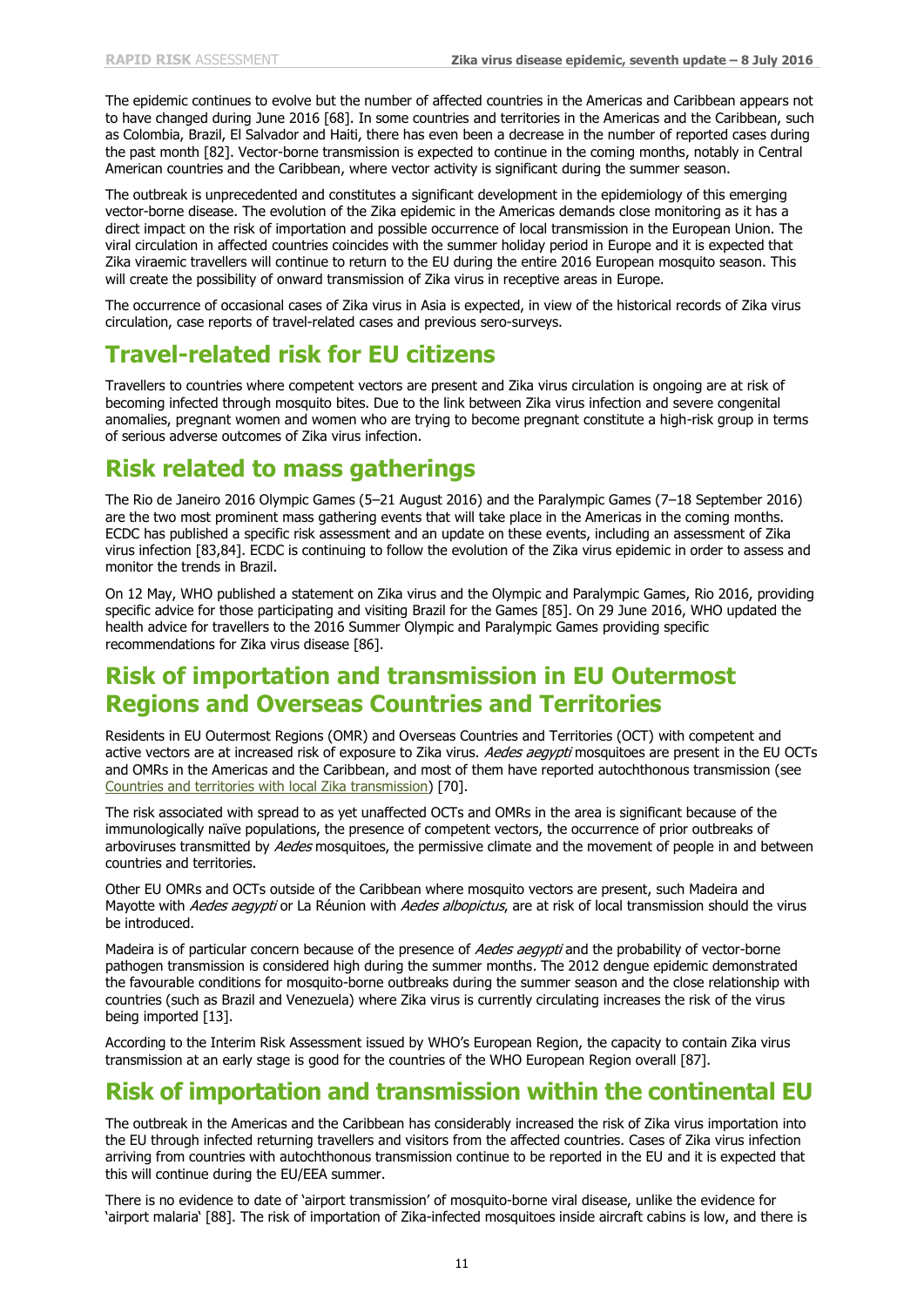no evidence that this plays a role in the transmission of arbovirus infections. WHO has issued specific guidance and recommendations for aircraft disinsection [89,90]. On 21–22 April 2016, WHO organised an ad-hoc advisory group to review the evidence on effectiveness of aircraft disinsection to prevent the international spread of mosquitoborne disease, including Zika [91].

On 13 April the SHIPSAN Act Interim guidance on maritime transport and Zika virus disease [92] was updated. The European Transport Workers' Federation (EFT) and European Community Shipowners' Association (ECSA) acknowledged in a common statement the need to draw shipping companies' and seafarer's attention to the risks of the Zika virus and to provide crew members on board ships calling at ports in affected countries with relevant guidance to protect themselves [93].

The likelihood of mosquito-borne transmission of Zika virus infection in the EU is considered plausible only for those areas where mosquitoes capable of carrying and transmitting the virus are present. The transmission depends on several factors related to the mosquito, the virus and the environment [94,95]:

- The introduction of the virus by a viraemic traveller during the summer season where Aedes albopictus is established can be expected (see situation in the EU/EEA and EU Outermost Regions and Overseas Countries and Territories). Aedes albopictus is established around the Mediterranean basin. As part of the VectorNet project, ECDC shows the current known distribution of invasive mosquito species in Europe at regional administrative level (NUTS 3) [96].
- The suitable conditions for Aedes albopictus activity increase progressively during the spring (April to June), especially in southern Europe. By analogy with other mosquito-borne disease transmission, the conditions for autochthonous Zika virus transmission will remain favourable in continental Europe during summer and autumn [55].
- Factors such as survival, density, and biting behaviour of the vector species will determine the final transmission potential of the vector species. Local vector-borne transmission in the EU therefore cannot be excluded.

Given the low vector competence of the studied European populations of Aedes albopictus, the likelihood of local vector-borne transmission in the EU is considered to be low to moderate.

## **Risk of Zika virus transmission via substances of human origin**

Zika virus RNA has been detected in blood, urine, saliva, seminal fluid and breast milk [97-101] (see Annex 1).

People with asymptomatic infections and those who are viraemic during the incubation period of Zika virus disease could potentially donate contaminated substances of human origin (SoHO) without their infections being recognised at the time of donation. The virus could also be transmitted by SoHO from donors after clinical recovery from Zika virus disease due to possible prolonged viraemia or a persistence of the virus in semen after viraemia has cleared. There are no data available on the survival of Zika virus in processed and stored SoHO.

Assessing the risk of Zika virus transmission through contaminated SoHO is currently difficult because of the paucity of data on the prevalence of Zika virus in the donor population and the limited number of case reports of transmission via SoHO. According to Musso, et al, during the last Zika virus outbreak in French Polynesia, 42 of 1 505 (3%) blood donors, although asymptomatic at the time of donation, were found to be positive for the Zika virus genome by RT-PCR, supporting a potential risk of transfusion-derived transmission [97,102]. From 3 April to 11 June 2016, a total of 68 (0.5%) presumptive viraemic donors were identified from 12 777 donations tested in Puerto Ricco. The highest weekly incidence was 1.1% for the last week of reporting (5–11 June). The incidence has been increasing over time [103]. The Brazilian media reported possible cases of transfusion-transmitted Zika virus in March 2015 and February 2016 [104-106]. A probable case of transfusion-transmitted Zika virus infection in Brazil has recently been published [107].

Several reported cases of sexual transmission from males to their partners (see 'Risk of sexual transmission' below) strongly support a possibility of Zika transmission through donated sperm.

Zika virus RNA has been detected in brain, liver, spleen, kidney, lung and heart samples from a fatal case in an adult with underlying chronic health conditions [108]. Yet, it is unknown whether organs, infected with Zika virus, could transmit a disease.

There are no documented transmissions of the virus via saliva, urine or breastfeeding. Cases of Zika virus transmission through donated cells, tissues and organs have not been reported, but this possibility cannot be excluded due to the confirmed presence of the virus in human blood and bodily fluids.

A recent case report of Zika congenital infection showed a prolonged detection of low viral level by quantitative RT-PCR of Zika virus RNA in serum from the mother in weeks 16 and 20 of pregnancy; after termination of the pregnancy, RT-PCR returned to negative. The kinetics of Zika virus RNA in the sera of infected pregnant women are not yet well understood and would require assessment in larger studies [30].

The limited set of data indicates that there is a potential risk of Zika virus transmission through SoHO that may cause serious consequences to the health of recipients. However, a scarcity of reported cases of donor-derived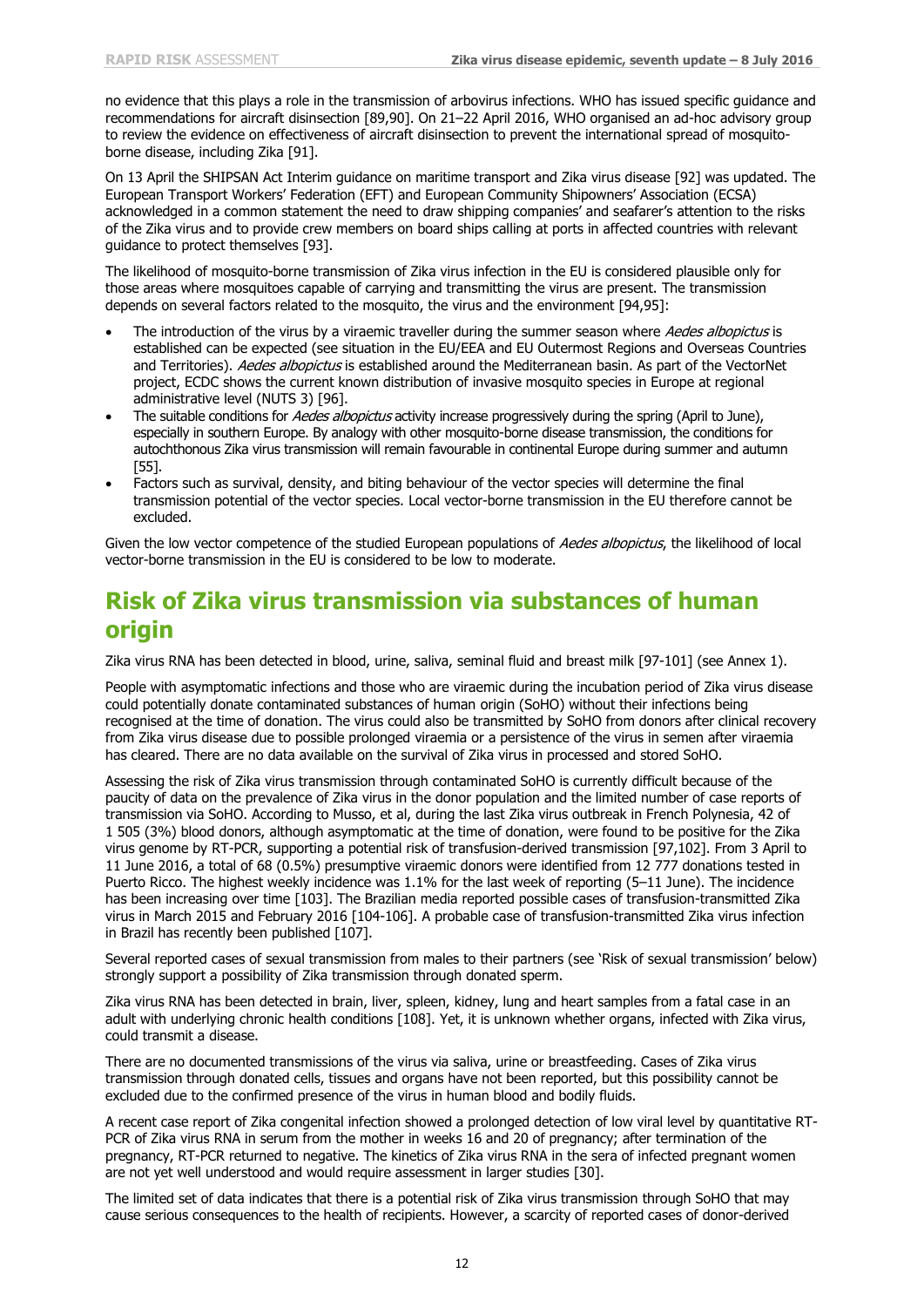Zika virus infection precludes a more accurate risk assessment. The evidence of association between Zika virus infection and congenital malformations and Guillain–Barré syndrome justifies preventive measures to reduce the risk of transmission via SoHO supply [109].

## **Risk of sexual transmission**

Replicative Zika virus particles have been detected on two occasions in semen at 21 and 24 days after onset of Zika symptoms [100,110].

Zika viral RNA has been reported in semen at 14 days [111], 21 days [100], 24 days [110], 45 days [112], 47 days [113], and 62 days after clinical onset of disease [114], and as late as 92 days (Ct >35) from a symptomatic patient (personal communication: Emma Aarons and Daniel Bailey, Public Health England. Manuscript in preparation). In another study a gradual decrease of viral RNA load was reported in two patients until Zika virus was undetectable after 56 and 68 days post-onset of symptoms respectively [115]. In two other patients, tests for Zika virus RNA in semen were negative. Viral isolation from the semen of these patients was not successful.

Zika virus genome has also been detected in saliva during and after the acute phase of the disease and reported from the symptom onset and for up to 29 days afterwards [116]. Isolation of virus from saliva was reported on day 6, as well as a second isolation, but only stating the date when the sample was collected [117].

Time of detection Zika virus in biological samples is summarised in Annex 1 (Table 1).

Reports of sexual transmission of Zika virus from men with symptomatic infection to both female and male sexual partners via contaminated semen indicate the possibility of virus transmission through donated sperm [118-123]. With regard to sexual transmission, the interval between onset of symptoms in the man and in his female partner was 44 days [56]. So far, no sexual transmission of Zika virus from infected women to their partners has been reported.

Freour et al. reported a probable event of asymptomatic male-to-female sexual transmission between 21 to 36 days after returning from an affected area [57] (see above section 'Disease background' for more details).

Comprehensive data about the presence of viable virus, viral load or kinetics is not available, and at this point in time the risk of transmission via saliva cannot be further assessed. Further comprehensive information about the kinetics of the Zika virus in bodily fluids and the consequent clinical implication is required in order to adapt prevention and control measures accordingly.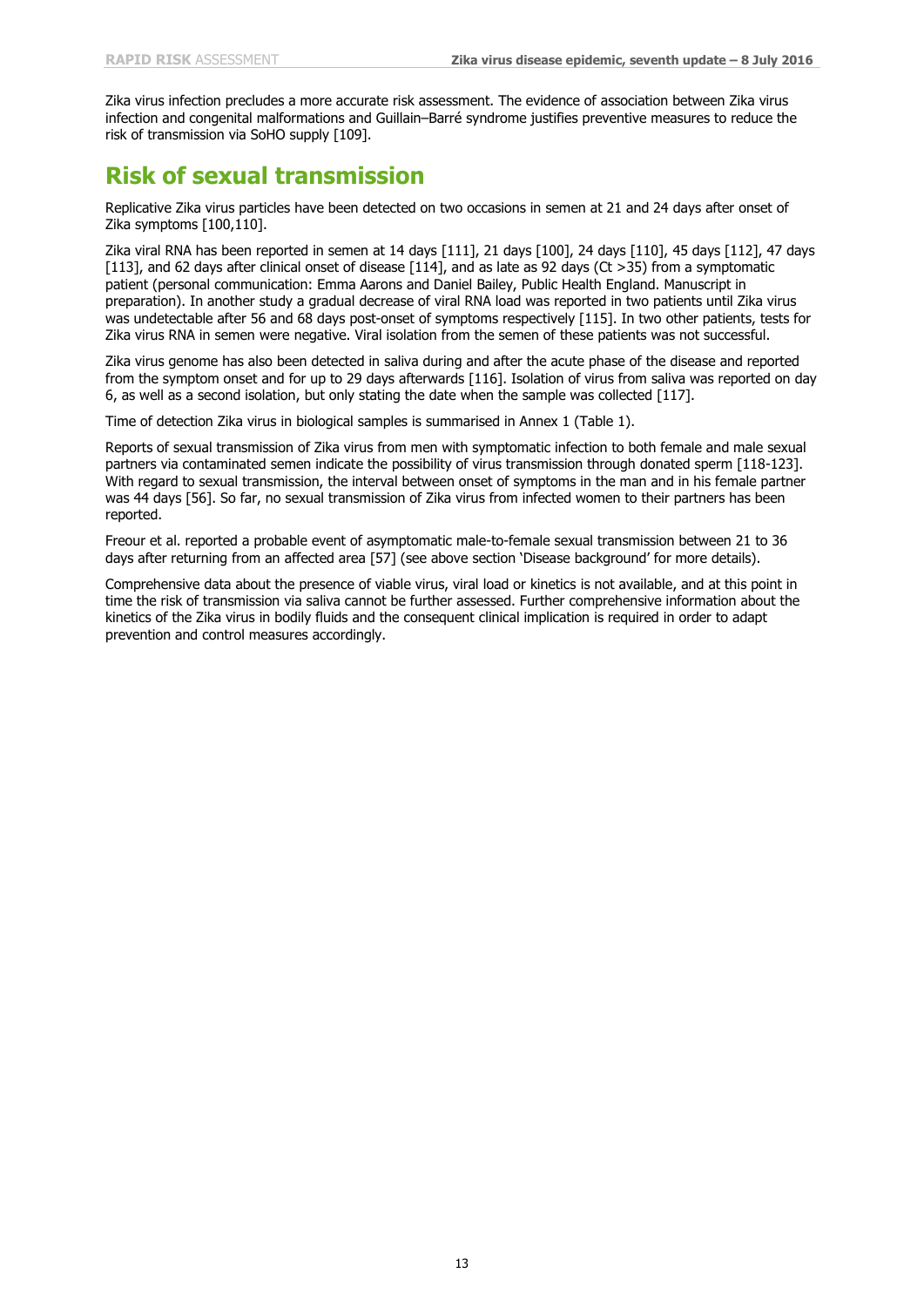# **Annex 1. Time of detection Zika virus in biological samples**

| Sample origin Methods |                      | Range of detection in days from onset of symptoms |               |                               |                                                                                                                             |
|-----------------------|----------------------|---------------------------------------------------|---------------|-------------------------------|-----------------------------------------------------------------------------------------------------------------------------|
|                       |                      | Minimum (days) Ref.                               |               | Maximum<br>(days)             | Ref.                                                                                                                        |
| <b>Blood</b>          | Molecular diagnostic | First day of<br>symptoms                          | [58, 98, 124] | 14 to 16                      | [111, 125]                                                                                                                  |
| Whole blood           | Molecular diagnostic | 5                                                 | $[126]$       | 58                            | $[126]$                                                                                                                     |
| <b>Urine</b>          | Molecular diagnostic | First day of<br>symptoms                          | [98, 124]     | 15 to 29                      | [98, 116, 124]                                                                                                              |
|                       | Virus isolation      |                                                   |               | 4                             | $[127]$                                                                                                                     |
| <b>Saliva</b>         | Molecular diagnostic | First day of<br>symptoms                          | [58, 124]     | 29                            | $[116]$                                                                                                                     |
|                       | Virus isolation      |                                                   |               | 6                             | $[116]$                                                                                                                     |
| <b>Seminal fluid</b>  | Molecular diagnostic | 10                                                | [113]         | From 58 and 62<br>up to 92    | $[114]$<br>(Personal communication.<br>Emma Aarons & Daniel Bailey,<br>Public Health England.<br>Manuscript in preparation) |
|                       | Virus isolation      | NA.                                               |               | 21 to 24                      | [100, 110]                                                                                                                  |
| <b>Breast milk</b>    | Molecular diagnostic | 3 (after delivery)                                | $[101]$       | 8 (after delivery) [101,128]. |                                                                                                                             |
|                       | Virus isolation      | ΝA                                                |               | 4 (after delivery) [128,129]. |                                                                                                                             |

#### **Table 1. Time of detection of Zika virus in human samples among symptomatic cases**

#### NA <sup>=</sup> not available.

Zika virus RNA was detected in three asymptomatic individuals during a biological, clinical, serological and virological follow-up of a military community exposed to Zika virus in Suriname over a two-week period (two urine samples and one blood sample) [130] and in one case returning from Venezuela to China among a family cluster of symptomatic cases (positive sample serum, urine, saliva) [58].

A recent case report of Zika congenital infection showed a prolonged detection at low level by quantitative RT-PCR of Zika virus RNA in serum from the mother between weeks 16 and 20 of pregnancy and after termination of the pregnancy, RT-PCR returned to negative. The kinetics of Zika virus RNA in the sera of infected pregnant women are not yet well understood and would require assessment in larger studies [30].

Based on a modelling study, seroconversion occurs on average nine days (95% CI, 7.0–11.6) after infection but serological results should be interpreted with caution due to cross-reactivity with other flaviviruses and depending on the vaccination status against flaviviruses [7,131].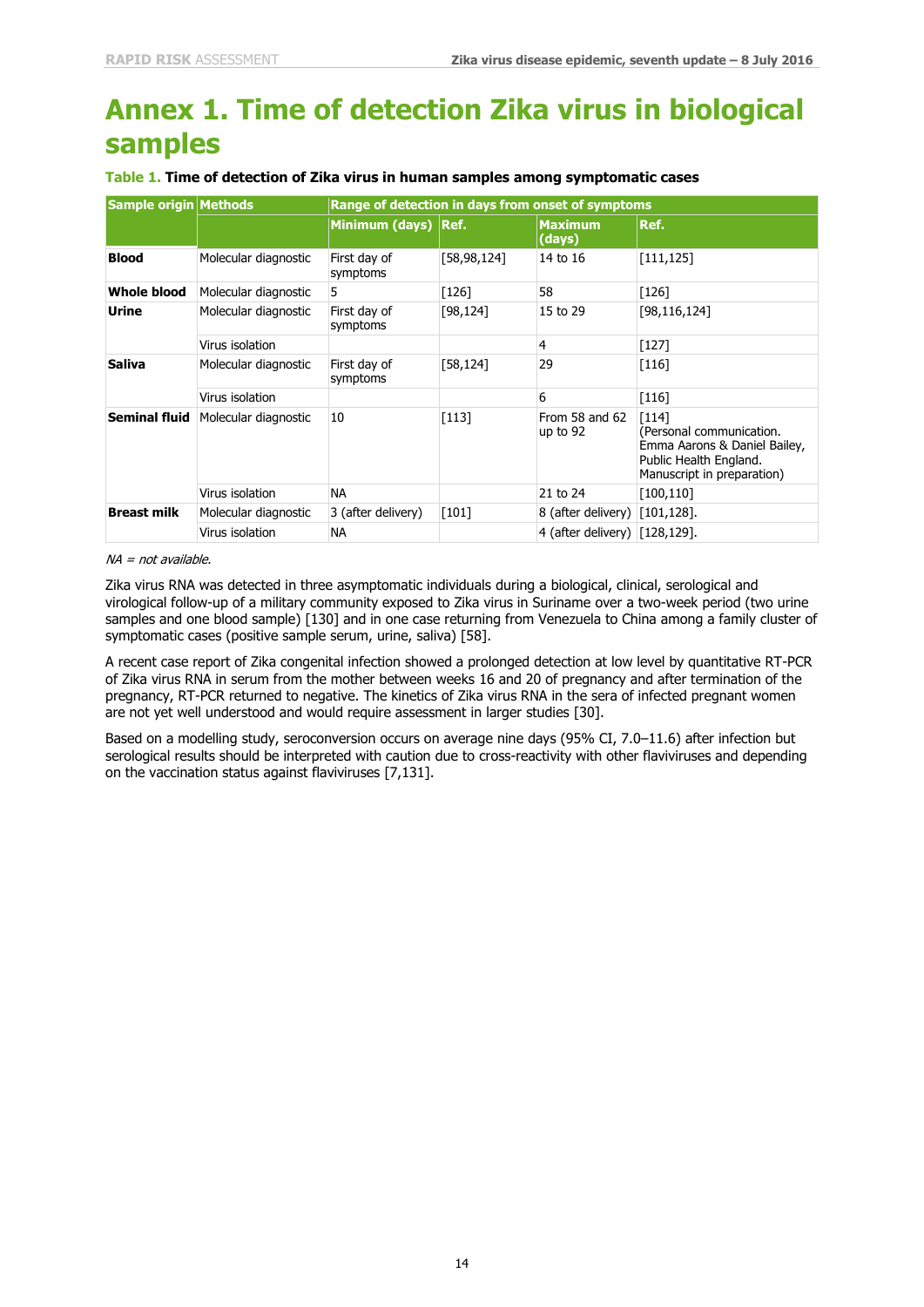## **References**

- 1. Petersen EE, Polen KND, Meaney-Delman D, Ellington SR, Oduyebo T, Cohn A, et al. Update: Interim guidelines for health care providers caring for pregnant women and women of reproductive age with possible Zika virus exposure — United States, 2016. MMWR Morb Mortal Wkly Rep. 2016;65(12):315-22.
- 2. Olson CK, Iwamoto M, Perkins KM, Polen KND, Hageman J, Meaney-Delman D, et al. Preventing transmission of Zika virus in labor and delivery settings through implementation of standard precautions — United States, 2016. MMWR Morb Mortal Wkly Rep. 2016;65(11):290-2.
- 3. European Centre for Disease Prevention and Control. Rapid risk assessment Zika virus disease epidemic: potential association with microcephaly and Guillain–Barré syndrome. Fourth update, 9 March 2016 [Internet]. Stockholm: ECDC; 2016. Available from: [http://ecdc.europa.eu/en/publications/Publications/zika](http://ecdc.europa.eu/en/publications/Publications/zika-virus-rapid-risk-assessment-9-march-2016.pdf)[virus-rapid-risk-assessment-9-march-2016.pdf.](http://ecdc.europa.eu/en/publications/Publications/zika-virus-rapid-risk-assessment-9-march-2016.pdf)
- 4. Janssen MP. The risk of sexually transmitted Zika infection among Dutch blood donors [Internet]. Sanquin; 2016. Available from: [http://www.sanquin.nl/repository/documenten/nl/413511/Mart\\_P.\\_Janssen\\_-](http://www.sanquin.nl/repository/documenten/nl/413511/Mart_P._Janssen_-_The_risk_of_sexually_acquired_Zika_infection_among_Dutch_blood_donors.pdf) [\\_The\\_risk\\_of\\_sexually\\_acquired\\_Zika\\_infection\\_among\\_Dutch\\_blood\\_donors.pdf.](http://www.sanquin.nl/repository/documenten/nl/413511/Mart_P._Janssen_-_The_risk_of_sexually_acquired_Zika_infection_among_Dutch_blood_donors.pdf)
- 5. Australian Red Cross Blood Services. Rapid Risk Assessment: Zika virus risk assessment of donors who have sexual contact with someone who has recently returned from an area with active on-going transmission of Zika virus 2016.
- 6. Pillonel J, Paty MC, Septfons A, De Valk H. Assessing the risk of blood donations in metropolitan France being infected with the Zika virus after sexual contamination, linked to travelers returning from an area affected by this virus (South America, Central America and the Caribbean). 2016 [cited 2016]. Available from: [http://www.invs.sante.fr/Dossiers-thematiques/Maladies-infectieuses/Maladies-a-transmission](http://www.invs.sante.fr/Dossiers-thematiques/Maladies-infectieuses/Maladies-a-transmission-vectorielle/Zika/Publications)[vectorielle/Zika/Publications.](http://www.invs.sante.fr/Dossiers-thematiques/Maladies-infectieuses/Maladies-a-transmission-vectorielle/Zika/Publications)
- 7. Lessler J, Ott C, Carcelen A, Konikoff J, Williamson J, Bi Q, et al. Times to key events in the course of Zika infection and their implications: a systematic review and pooled analysis. Bull World Health Organ [Internet]. Epub 2016 Apr 1. Available from: [http://www.who.int/bulletin/online\\_first/BLT.16.174540.pdf.](http://www.who.int/bulletin/online_first/BLT.16.174540.pdf)
- 8. Gallian P, de Lamballerie X, Salez N, Piorkowski G, Richard P, Paturel L, et al. Prospective detection of chikungunya virus in blood donors, Caribbean 2014. Blood. 2014 Jun 5;123(23):3679-81.
- 9. U.S. Food and Drug Administration. News release: FDA allows use of investigational test to screen blood donations for Zika virus [Internet]. Silver Spring, MD: FDA; 2016. Available from: [http://www.fda.gov/NewsEvents/Newsroom/PressAnnouncements/ucm493081.htm.](http://www.fda.gov/NewsEvents/Newsroom/PressAnnouncements/ucm493081.htm)
- 10. World Health Organization. Emergency Use Assessment and Listing (EUAL) Procedure for Zika Virus Disease (IVDs), [Internet]. 2016. Available from: [http://www.who.int/diagnostics\\_laboratory/eual-zika](http://www.who.int/diagnostics_laboratory/eual-zika-virus/zika/en/)[virus/zika/en/.](http://www.who.int/diagnostics_laboratory/eual-zika-virus/zika/en/)
- 11. Special edition: Chikungunya and Zika virus, October 2014. Euro Surveill [Internet]. 2014. Available from: [http://www.eurosurveillance.org/images/dynamic/ET/V19N02/V19N02.pdf.](http://www.eurosurveillance.org/images/dynamic/ET/V19N02/V19N02.pdf)
- 12. European Centre for Disease Prevention and Control. Dengue outbreak in Madeira, Portugal, October– November 2012 [Internet]. Stockholm: ECDC; 2013. Available from: [http://ecdc.europa.eu/en/publications/publications/dengue-outbreak-madeira-mission-report-nov-2012.pdf.](http://ecdc.europa.eu/en/publications/publications/dengue-outbreak-madeira-mission-report-nov-2012.pdf)
- 13. European Centre for Disease Prevention and Control. Dengue outbreak in Madeira, Portugal, March 2013. [Internet]. Stockholm: ECDC; 2014. Available from: [http://ecdc.europa.eu/en/publications/Publications/dengue-madeira-ECDC-mission-2013.pdf.](http://ecdc.europa.eu/en/publications/Publications/dengue-madeira-ECDC-mission-2013.pdf)
- 14. European Centre for Disease Prevention and Control. Guidelines for the surveillance of invasive mosquitos in Europe [Internet]. Stockholm: ECDC; 2012. Available from: [http://ecdc.europa.eu/en/publications/Publications/TER-Mosquito-surveillance-guidelines.pdf.](http://ecdc.europa.eu/en/publications/Publications/TER-Mosquito-surveillance-guidelines.pdf)
- 15. European Centre for Disease Prevention and Control. Guidelines for the surveillance of native mosquitoes in Europe [Internet]. Stockholm: ECDC; 2014. Available from: [http://ecdc.europa.eu/en/publications/Publications/surveillance-of%20native-mosquitoes%20](http://ecdc.europa.eu/en/publications/Publications/surveillance-of%20native-mosquitoes%20-guidelines.pdf) [guidelines.pdf.](http://ecdc.europa.eu/en/publications/Publications/surveillance-of%20native-mosquitoes%20-guidelines.pdf)
- 16. European Centre for Disease Prevention and Control. The climatic suitability for dengue transmission in continental Europe [Internet]. Stockholm: ECDC; 2012. Available from: [http://ecdc.europa.eu/en/publications/publications/ter-climatic-suitablility-dengue.pdf.](http://ecdc.europa.eu/en/publications/publications/ter-climatic-suitablility-dengue.pdf)
- 17. European Centre for Disease Prevention and Control. Rapid risk assessment Zika virus infection outbreak, French Polynesia. 14 February 2014 [Internet]. Stockholm: ECDC; 2014. Available from: [http://ecdc.europa.eu/en/publications/Publications/Zika-virus-French-Polynesia-rapid-risk-assessment.pdf.](http://ecdc.europa.eu/en/publications/Publications/Zika-virus-French-Polynesia-rapid-risk-assessment.pdf)
- 18. European Centre for Disease Prevention and Control. Rapid risk assessment Zika virus infection outbreak, Brazil and the Pacific region. 25 May 2015 [Internet]. Stockholm: ECDC; 2015. Available from: [http://ecdc.europa.eu/en/publications/Publications/rapid-risk-assessment-Zika%20virus-south-america-](http://ecdc.europa.eu/en/publications/Publications/rapid-risk-assessment-Zika%20virus-south-america-Brazil-2015.pdf)[Brazil-2015.pdf.](http://ecdc.europa.eu/en/publications/Publications/rapid-risk-assessment-Zika%20virus-south-america-Brazil-2015.pdf)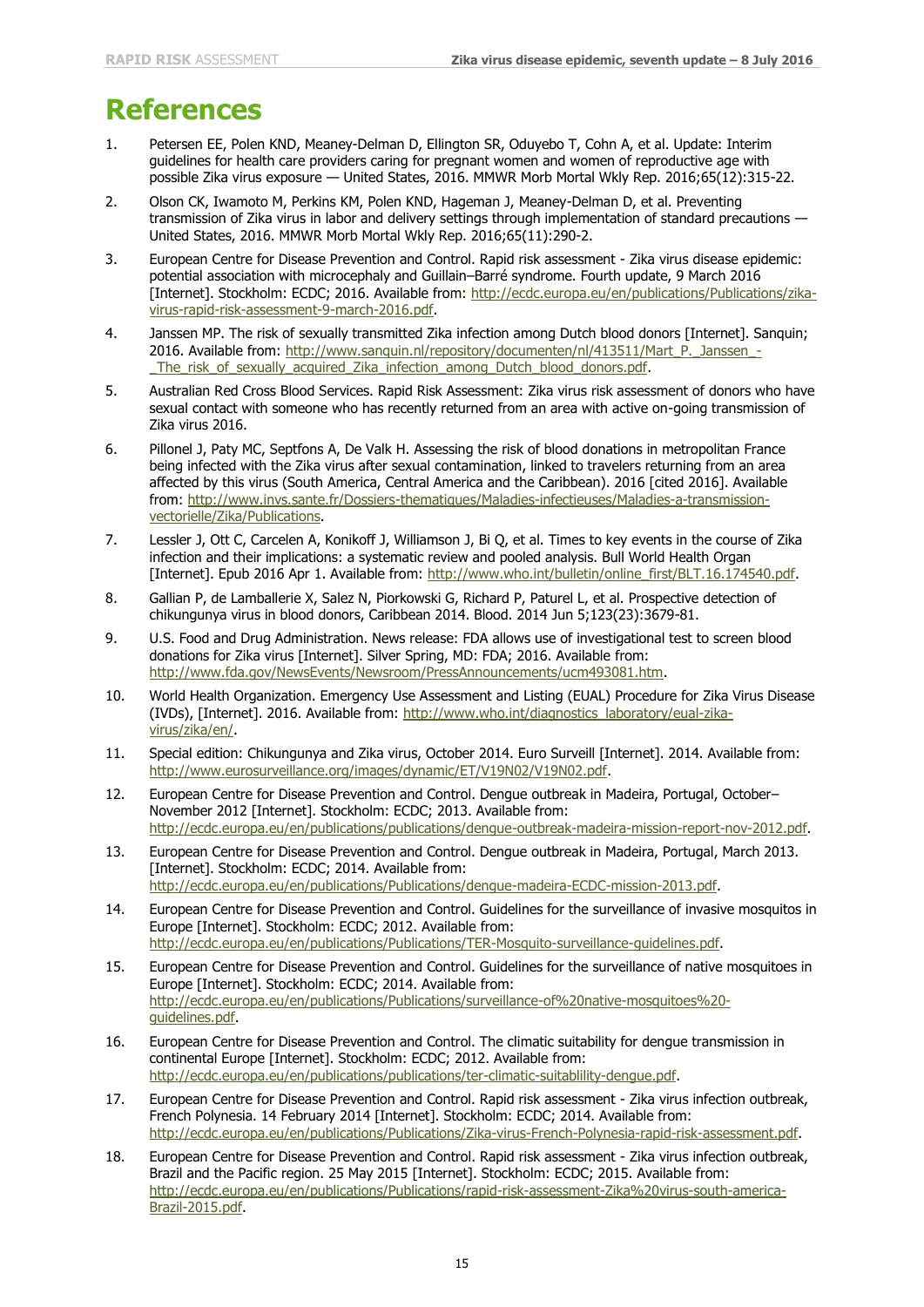- 19. European Centre for Disease Prevention and Control. Rapid risk assessment Microcephaly in Brazil potentially linked to the Zika virus epidemic. 24 November 2015 [Internet]. Stockholm: ECDC; 2015. Available from: [http://ecdc.europa.eu/en/publications/Publications/zika-microcephaly-Brazil-rapid-risk](http://ecdc.europa.eu/en/publications/Publications/zika-microcephaly-Brazil-rapid-risk-assessment-Nov-2015.pdf)[assessment-Nov-2015.pdf.](http://ecdc.europa.eu/en/publications/Publications/zika-microcephaly-Brazil-rapid-risk-assessment-Nov-2015.pdf)
- 20. European Centre for Disease Prevention and Control. Rapid risk assessment Zika virus epidemic in the Americas: potential association with microcephaly and Guillain-Barré syndrome. 10 December 2015 [Internet]. Stockholm: ECDC; 2015. Available from: [http://ecdc.europa.eu/en/publications/Publications/zika](http://ecdc.europa.eu/en/publications/Publications/zika-virus-americas-association-with-microcephaly-rapid-risk-assessment.pdf)[virus-americas-association-with-microcephaly-rapid-risk-assessment.pdf.](http://ecdc.europa.eu/en/publications/Publications/zika-virus-americas-association-with-microcephaly-rapid-risk-assessment.pdf)
- 21. European Centre for Disease Prevention and Control. Rapid risk assessment: Zika virus epidemic in the Americas: potential association with microcephaly and Guillain-Barré syndrome. First update, 21 January 2016 [Internet]. Stockholm: ECDC; 2016. Available from: [http://ecdc.europa.eu/en/publications/Publications/rapid-risk-assessment-zika-virus-first-update-jan-](http://ecdc.europa.eu/en/publications/Publications/rapid-risk-assessment-zika-virus-first-update-jan-2016.pdf)[2016.pdf.](http://ecdc.europa.eu/en/publications/Publications/rapid-risk-assessment-zika-virus-first-update-jan-2016.pdf)
- 22. European Centre for Disease Prevention and Control. Rapid risk assessment Zika virus disease epidemic: potential association with microcephaly and Guillain-Barré syndrome. Second update, 8 February 2016 [Internet]. Stockholm: ECDC; 2016. Available from: [http://ecdc.europa.eu/en/publications/Publications/zika](http://ecdc.europa.eu/en/publications/Publications/zika-virus-rapid-risk-assessment-8-february-2016.pdf)[virus-rapid-risk-assessment-8-february-2016.pdf.](http://ecdc.europa.eu/en/publications/Publications/zika-virus-rapid-risk-assessment-8-february-2016.pdf)
- 23. European Centre for Disease Prevention and Control. Rapid risk assessment Zika virus disease epidemic: potential association with microcephaly and Guillain-Barré syndrome. Third update, 23 February 2016 [Internet]. Stockholm: ECDC; 2016. Available from: [http://ecdc.europa.eu/en/publications/Publications/zika](http://ecdc.europa.eu/en/publications/Publications/zika-virus-rapid-risk-assessment-23-february-2016.pdf)[virus-rapid-risk-assessment-23-february-2016.pdf.](http://ecdc.europa.eu/en/publications/Publications/zika-virus-rapid-risk-assessment-23-february-2016.pdf)
- 24. European Centre for Disease Prevention and Control. Rapid risk assessment Zika virus disease epidemic: potential association with microcephaly and Guillain-Barre syndrome. Fifth update, 11th April 2016. [Internet]. Stockholm: ECDC; 2016. Available from: [http://ecdc.europa.eu/en/publications/Publications/zika](http://ecdc.europa.eu/en/publications/Publications/zika-virus-rapid-risk-assessment-11-april-2016.docx.pdf)[virus-rapid-risk-assessment-11-april-2016.docx.pdf](http://ecdc.europa.eu/en/publications/Publications/zika-virus-rapid-risk-assessment-11-april-2016.docx.pdf)
- 25. European Centre for Disease Prevention and Control. Rapid risk assessment Zika virus disease epidemic. Sixth update, 20 May 2016 [Internet]. Stockholm: ECDC; 2016. Available from: [http://ecdc.europa.eu/en/publications/Publications/zika%20virus%20rapid%20risk%20assessment%2010-](http://ecdc.europa.eu/en/publications/Publications/zika%20virus%20rapid%20risk%20assessment%2010-05-2016.pdf) [05-2016.pdf.](http://ecdc.europa.eu/en/publications/Publications/zika%20virus%20rapid%20risk%20assessment%2010-05-2016.pdf)
- 26. Waddell LA, Greig JD. Scoping Review of the Zika Virus Literature. PLoS One. 2016;11(5):e0156376.
- 27. Chibueze EC, Tirado V, da Silva Lopes K, Balogun OO, Takemoto Y, Swa T, et al. Zika virus infection in pregnancy: a systematic review of disease course and complications [Submitted]. Bull World Health Organ [Internet]. 2016.
- 28. Panchaud A, Stojanov M, Ammerdorffer A, Vouga M, Baud D. Emerging Role of Zika Virus in Adverse Fetal and Neonatal Outcomes. Clin Microbiol Rev. 2016 Jul;29(3):659-94.
- 29. Cugola FR, Fernandes IR, Russo FB, Freitas BC, Dias JLM, Guimarães KP, et al. The Brazilian Zika virus strain causes birth defects in experimental models. Nature. 2016. May 11; 534(7606): 267-71.
- 30. Driggers RW, Ho CY, Korhonen EM, Kuivanen S, Jaaskelainen AJ, Smura T, et al. Zika Virus Infection with Prolonged Maternal Viremia and Fetal Brain Abnormalities. N Engl J Med. 2016 Jun 2;374(22):2142-51.
- 31. Tang H, Hammack C, Ogden SC, Wen Z, Qian X, Li Y, et al. Zika Virus Infects Human Cortical Neural Progenitors and Attenuates Their Growth. Cell Stem Cell. 2016 May 5;18(5):587-90.
- 32. Qian X, Nguyen HN, Song MM, Hadiono C, Ogden SC, Hammack C, et al. Brain-Region-Specific Organoids Using Mini-bioreactors for Modelling ZIKV Exposure. Cell. Epub 2016 Apr 21.
- 33. Li C, Xu D, Ye Q, Hong S, Jiang Y, Liu X, et al. Zika Virus Disrupts Neural Progenitor Development and Leads to Microcephaly in Mice. Cell Stem Cell. 2016 (19):1-7.
- 34. Hanners NW, Eitson JL, Usui N, Richardson RB, Wexler EM, Konopka G, et al. Western Zika Virus in Human Fetal Neural Progenitors Persists Long Term with Partial Cytopathic and Limited Immunogenic Effects. Cell Reports. 2016 Jun 14;15(11):2315-22.
- 35. Wu KY, Zuo GL, Li XF, Ye Q, Deng YQ, Huang XY, et al. Vertical transmission of Zika virus targeting the radial glial cells affects cortex development of offspring mice. Cell Res. 2016 Jun;26(6):645-54.
- 36. Quicke KM, Bowen JR, Johnson EL, McDonald CE, Ma H, O'Neal JT, et al. Zika Virus Infects Human Placental Macrophages. Cell Host Microbe. 2016 May 26. pii: S1931-3128(16)30211-6
- 37. Martines RB, Bhatnagar J, de Oliveira Ramos A-M, Freire Davi HP, D'Andretta Iglezias S, Takami Kanamura C, et al. Pathology of congenital Zika syndrome in Brazil: a case series. Lancet. 2016. Jun 29. pii: S0140- 6736(16)30883-2.
- 38. Dudley DM, Aliota MT, Mohr EL, Weiler AM, Lehrer-Brey G, Weisgrau KL, et al. A rhesus macaque model of Asian-lineage Zika virus infection. Nat Commun. 2016;7:12204.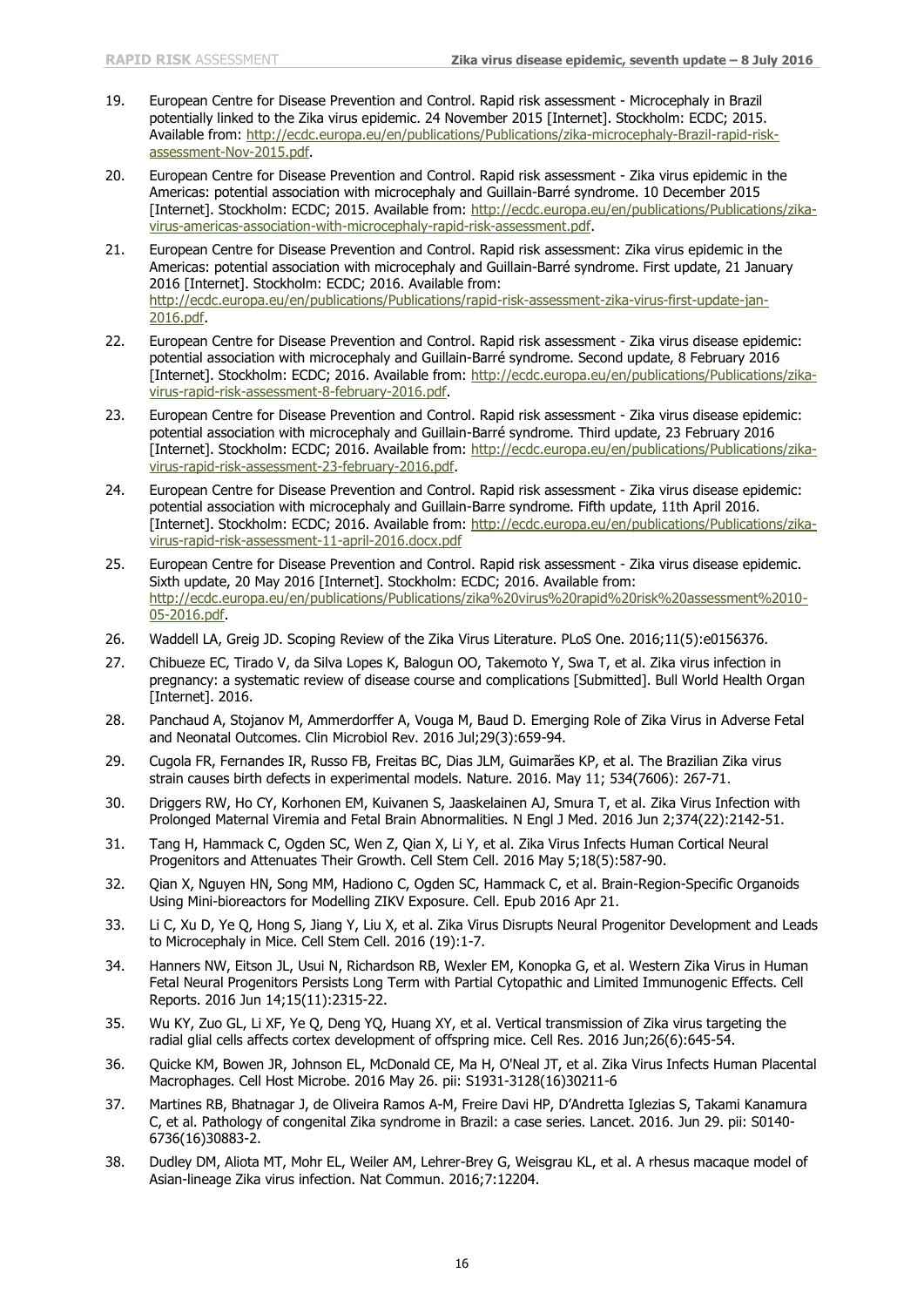- 39. Aliota MT, Dudley DM, Newman CM, Mohr EL, Gellerup DD, Breitbach ME, et al. Heterologous protection against Asian Zika virus challenge in rhesus macaques. BioRxiv [Internet]. 2016. Available from: [http://dx.doi.org/10.1101/059592.](http://dx.doi.org/10.1101/059592)
- 40. World Health Organization. Zika situation report: Zika virus, microcephaly and Guillain Barré syndrome. 31 March 2016 [Internet]. Geneva: WHO; 2016. Available from: [http://apps.who.int/iris/bitstream/10665/204718/1/zikasitrep\\_31Mar2016\\_eng.pdf?ua=1.](http://apps.who.int/iris/bitstream/10665/204718/1/zikasitrep_31Mar2016_eng.pdf?ua=1)
- 41. Rasmussen SA, Jamieson DJ, Honein MA, Petersen LR. Zika Virus and Birth Defects--Reviewing the Evidence for Causality. N Engl J Med. 2016 May 19;374(20):1981-7.
- 42. Broutet N, Krauer F, Riesen M, Khalakdina A, Almiron M, Aldighieri S, et al. Zika Virus as a Cause of Neurologic Disorders. N Engl J Med. 2016 Apr 21;374(16):1506-9.
- 43. Jaenisch T, Rosenberger CD, Brito C, Brady O, Brasil P, Marques E. Estimating the risk for microcephaly after Zika virus infection in Brazil. [Submitted]. Bull World Health Organ [Internet]. 2016. Available from: [http://dx.doi.org/10.2471/BLT.16.178608.](http://dx.doi.org/10.2471/BLT.16.178608)
- 44. Pacheco O, Beltran M, Nelson CA, Valencia D, Tolosa N, Farr SL, et al. Zika Virus Disease in Colombia Preliminary Report. N Engl J Med. 2016 Jun 15.
- 45. França GVA, Schuler-Faccini L, Oliveira WK, Henriques CMP, Carmo EH, Pedi VD, et al. Congenital Zika virus syndrome in Brazil: a case series of the first 1501 livebirths with complete investigation. Lancet. 2016. Jun 29. pii: S0140-6736(16)30902-3
- 46. Faria NR, Azevedo Rdo S, Kraemer MU, Souza R, Cunha MS, Hill SC, et al. Zika virus in the Americas: Early epidemiological and genetic findings. Science. 2016 Apr 15;352(6283):345-9.
- 47. Johansson MA, Mier YT-RL, Reefhuis J, Gilboa SM, Hills SL. Zika and the Risk of Microcephaly. N Engl J Med. 2016 May 25.
- 48. Perez S, Tato R, Cabrera JJ, Lopez A, Robles O, Paz E, et al. Confirmed case of Zika virus congenital infection, Spain, March 2016. Euro Surveill. 2016 Jun 16;21(24):30261.
- 49. De Paula Freitas B, de Oliveira Dias J, Prazeres J, Sacramento GA, Ko AI, Maia M, et al. Ocular findings in infants with microcephaly associated with presumed Zika virus congenital infection in Salvador, Brazil. JAMA Ophthalmology. 2016. Feb 9. doi: 10.1001/jamaophthalmol.2016.0267
- 50. Miranda HA, 2nd, Costa MC, Frazao MA, Simao N, Franchischini S, Moshfeghi DM. Expanded Spectrum of Congenital Ocular Findings in Microcephaly with Presumed Zika Infection. Ophthalmology. 2016 May 25. pii: S0161-6420(16)30277-9
- 51. Ventura CV, Maia M, Dias N, Ventura LO, Belfort R, Jr. Zika: neurological and ocular findings in infant without microcephaly. Lancet. 2016 Jun 18;387(10037):2502.
- 52. Furtado JM, Esposito DL, Klein TM, Teixeira-Pinto T, da Fonseca BA. Uveitis Associated with Zika Virus Infection. N Engl J Med. 2016 Jun 22.
- 53. Cao-Lormeau V-M, Blake A, Mons S, Lastère S, Roche C, Vanhomwegen J, et al. Guillain-Barré syndrome outbreak associated with Zika virus infection in French Polynesia: a case-control study. Lancet. 2016 Apr 9;387(10027):1531-9.
- 54. Gao D, Lou Y, He D, Porco TC, Kuang Y, Chowell G, et al. Prevention and Control of Zika as a Mosquito-Borne and Sexually Transmitted Disease: A Mathematical Modeling Analysis. Sci Rep. 2016;6:28070.
- 55. Rocklöv J, Brandon Quam M, Sudre B, German M, Kraemer MUG, Brady O, et al. Assessing Seasonal Risks for the Introduction and Mosquito-borne Spread of Zika Virus in Europe. EBioMedicine. 2016. Jun 10. pii: S2352-3964(16)30253-5
- 56. Turmel JM, Abgueguen P, Hubert B, Vandamme YM, Maquart M, Le Guillou-Guillemette H, et al. Late sexual transmission of Zika virus related to persistence in the semen. Lancet. 2016 Jun 18;387(10037):2501
- 57. Freour T, Mirallie S, Hubert B, Splingart C, Barriere P, Maquart M, et al. Sexual transmission of Zika virus in an entirely asymptomatic couple returning from a Zika epidemic area, France, April 2016. Euro Surveill [Internet]. 2016 Jun 9; 21(23):[30254 p.]. Available from: http://www.eurosurveillance.org/images/dynamic/EE/V21N23/art22500.pdf.
- 58. Wu de, Sun J, Zhong H, Guan D, Zhang H, Tan Q, et al. A family cluster of imported ZIKV cases: viremia period may be longer than previously reported. J Infect. Jun 30. pii: S0163-4453(16)30140-2
- 59. Duong V, Lambrechts L, Paul RE, Ly S, Lay RS, Long KC, et al. Asymptomatic humans transmit dengue virus to mosquitoes. Proc Natl Acad Sci U S A. 2015 Nov 24;112(47):14688-93.
- 60. Lustig Y, Mannasse B, Koren R, Katz-Likvornik S, Hindiyeh M, Mandelboim M, et al. Superiority of West Nile Virus RNA detection in whole blood for diagnosis of acute infection. J Clin Microbiol. 2016 Jun 22.
- 61. Matheus S, Boukhari R, Labeau B, Ernault V, Bremand L, Kazanji M, et al. Specificity of Dengue NS1 Antigen in Differential Diagnosis of Dengue and Zika Virus Infection. Emerg Infect Dis. 2016 Sep 15;22(9).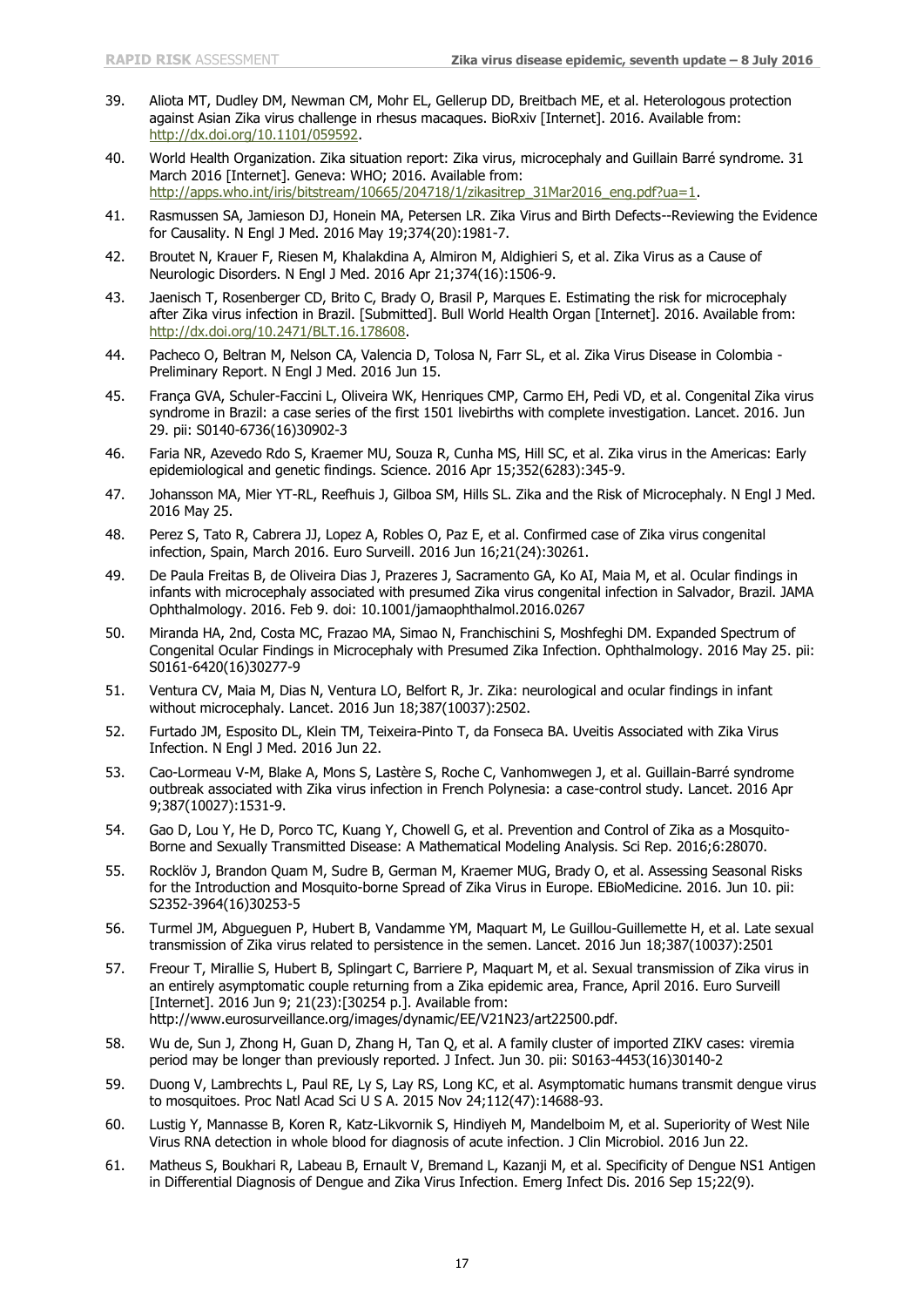- 62. EUROIMMUN. Anti-Zika Virus ELISA 2016 [cited 2016 Jun 4]. Available from: https://www.euroimmun.com/produkte/indikationen/infektions-serologie/zika-viren.html#c2815.
- 63. Van Esbroeck M, Meersman K, Michiels J, Arien KK, Van den Bossche D. Letter to the editor: Specificity of Zika virus ELISA: interference with malaria. Euro Surveill. 2016 May 26;21(21):30237.
- 64. Retallack H, Di Lullo E, Arias C, Knopp KA, Sandoval-Espinosa C, Laurie MT, et al. Zika Virus in the Human Placenta and Developing Brain: Cell Tropism and Drug Inhibition. BioRxiv [Internet]. 2016.
- 65. Larocca RA, Abbink P, Peron J-PS, de A. Zanotto PM, Iampietro MJ, Badamchi-Zadeh A, et al. Vaccine protection against Zika virus from Brazil. Nature. 2016. Jun 28. doi: 10.1038/nature18952.
- 66. Pan American Health Organization. Cumulative Zika suspected and confirmed cases reported by countries and territories in the Americas, 2015-2016. Updated as of 30 June 2016. Pan American Health Organization; 2016 [04 July]. Available from: http://ais.paho.org/phip/viz/ed\_zika\_cases.asp.
- 67. Instituto Nacional de Salud (Colombia). Semana epidemiológica número 18 de 2016. 19 junio 25 junio. Boletin epidemiologico semanal [Internet]. 2016. Available from: http://www.ins.gov.co/boletinepidemiologico/Boletn%20Epidemiolgico/2016%20Boletín%20epidemiológico%20semana%2025.pdf.
- 68. World Health Organization. Situation Report. Zika virus microcepahly, Guillain-Barre syndrome. 30 June 2016. Zika situation report [Internet]. 2016. Available from: http://apps.who.int/iris/bitstream/10665/246155/1/zikasitrep30Jun16-eng.pdf?ua=1.
- 69. European Centre for Disease Prevention and Control. Zika outbreak in the Americas and the Pacific [Internet]. Stockholm: ECDC; 2016. Available from: [http://ecdc.europa.eu/en/healthtopics/zika\\_virus\\_infection/zika-outbreak/Pages/zika-outbreak.aspx.](http://ecdc.europa.eu/en/healthtopics/zika_virus_infection/zika-outbreak/Pages/zika-outbreak.aspx)
- 70. European Centre for Disease Prevention and Control. Countries and territories with local Zika transmission [Internet]. Stockholm: ECDC; 2016. Available from: [http://ecdc.europa.eu/en/healthtopics/zika\\_virus\\_infection/zika-outbreak/Pages/Zika-countries-with](http://ecdc.europa.eu/en/healthtopics/zika_virus_infection/zika-outbreak/Pages/Zika-countries-with-transmission.aspx)[transmission.aspx.](http://ecdc.europa.eu/en/healthtopics/zika_virus_infection/zika-outbreak/Pages/Zika-countries-with-transmission.aspx)
- 71. World Health Organization. WHO confirms Zika virus strain imported from the Americas to Cabo Verde. 20 may 2016. [Internet]. Geneva: WHO; 2016. Available from: [http://www.who.int/mediacentre/news/releases/2016/zika-cabo-verde/en/.](http://www.who.int/mediacentre/news/releases/2016/zika-cabo-verde/en/)
- 72. Direção-Nacional de Saúde (Cabo Verde)-Servico de Vigilancia intergrada e resposta a epidemias. Boletim Informativo: Surto de casos suspeitos de infeção por Vírus Zika Ano 2016 [Internet]: Direção-Nacional de Saúde 2016. Available from: [http://www.minsaude.gov.cv/index.php/documentosite/zika-1/338-boletim](http://www.minsaude.gov.cv/index.php/documentosite/zika-1/338-boletim-informativo-surto-suspeito-zika-semana/file)[informativo-surto-suspeito-zika-semana/file.](http://www.minsaude.gov.cv/index.php/documentosite/zika-1/338-boletim-informativo-surto-suspeito-zika-semana/file)
- 73. TSF. Zika confimado na Guiné-Bissau 2016. Available from: [http://www.tsf.pt/internacional/interior/-zika](http://www.tsf.pt/internacional/interior/-zika-confimado-na-guine-bissau-5261545.html)[confimado-na-guine-bissau-5261545.html.](http://www.tsf.pt/internacional/interior/-zika-confimado-na-guine-bissau-5261545.html)
- 74. Pan American Health Organization / World Health Organization, Regional Office for the Americas. Suspected and confirmed Zika cases reported by countries and territories in the Americas, 2015-2016 [Internet]. PAHO/WHO; 2016. Available from: [http://ais.paho.org/phip/viz/ed\\_zika\\_epicurve.asp.](http://ais.paho.org/phip/viz/ed_zika_epicurve.asp)
- 75. World Health Organization. Zika strategic response plan revised for July 2016 December 2017. Geneva: WHO; 2016. Available from: http://apps.who.int/iris/bitstream/10665/246091/1/WHO-ZIKV-SRF-16.3 eng.pdf
- 76. World Health Organization. Infant feeding in areas of Zika virus transmission. Summary of rapid advice guideline. 29 June 20162016. Available from: [http://apps.who.int/iris/bitstream/10665/204473/1/WHO\\_ZIKV\\_MOC\\_16.5\\_eng.pdf?ua=1.](http://apps.who.int/iris/bitstream/10665/204473/1/WHO_ZIKV_MOC_16.5_eng.pdf?ua=1)
- 77. World Health Organization. Vector control operations framework for Zika virus 2016. Available from: [http://apps.who.int/iris/bitstream/10665/207481/1/WHO\\_ZIKV\\_VC\\_16.4\\_eng.pdf?ua=1.](http://apps.who.int/iris/bitstream/10665/207481/1/WHO_ZIKV_VC_16.4_eng.pdf?ua=1)
- 78. Centers for Disease Control and Prevention. Zika CDC draft interim response plan [Internet]. Atlanta: CDC; 2016. Available from: [http://files.ctctcdn.com/6f0559fe101/01ee9685-9672-4d5c-88e5-0873b30c950f.pdf.](http://files.ctctcdn.com/6f0559fe101/01ee9685-9672-4d5c-88e5-0873b30c950f.pdf)
- 79. European Centre for Disease Prevention and Control. Zika virus disease epidemic: Preparedness planning guide for diseases transmitted by Aedes aegypti and Aedes albopictus [Internet]. Stockholm: ECDC; 2016. Available from: [http://ecdc.europa.eu/en/publications/Publications/zika-preparedness-planning-guide-aedes](http://ecdc.europa.eu/en/publications/Publications/zika-preparedness-planning-guide-aedes-mosquitoes.pdf)[mosquitoes.pdf.](http://ecdc.europa.eu/en/publications/Publications/zika-preparedness-planning-guide-aedes-mosquitoes.pdf)
- 80. European Centre for Disease Prevention and Control. Preparing for Zika in the EU. ECDC Policy Briefing [Internet]. 2016. Available from: [http://ecdc.europa.eu/en/publications/Publications/zika-virus-EU-policy](http://ecdc.europa.eu/en/publications/Publications/zika-virus-EU-policy-briefing.pdf)[briefing.pdf.](http://ecdc.europa.eu/en/publications/Publications/zika-virus-EU-policy-briefing.pdf)
- 81. World Health Organization. WHO statement on the third meeting of the International Health Regulations (2005) (IHR (2005)) Emergency Committee on Zika virus and observed increase in neurological disorders and neonatal malformations Geneva: World Health Organization; 2016 [updated 14 June 2016]. Available from: [http://www.who.int/mediacentre/news/statements/2016/zika-third-ec/en/.](http://www.who.int/mediacentre/news/statements/2016/zika-third-ec/en/)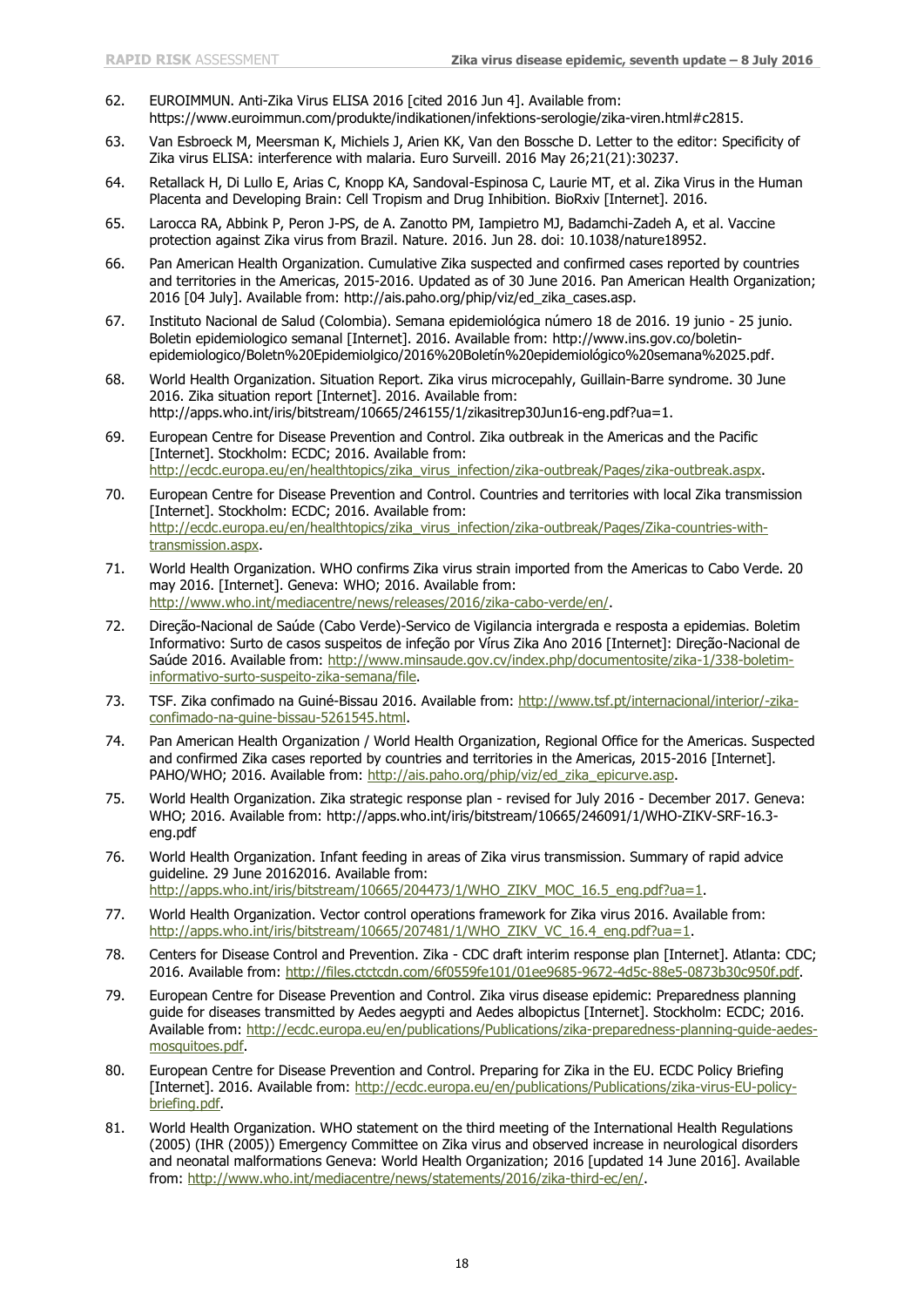- 82. Pan American Health Organization. Countries and territories with autochthonous transmission in the Americas reported in 2015-2016: Pan American Health Organization,; 2016. Available from: [http://www.paho.org/hq/index.php?option=com\\_content&view=article&id=11603&Itemid=41696&lang=en.](http://www.paho.org/hq/index.php?option=com_content&view=article&id=11603&Itemid=41696&lang=en)
- 83. European Centre for Disease Prevention and Control. Potential risks to public health related to communicable diseases at the Olympics and Paralympics Games in Rio de Janeiro, Brazil 2016 [Internet]. Stockholm ECDC; 2016. Available from: [http://ecdc.europa.eu/en/publications/\\_layouts/forms/Publication\\_DispForm.aspx?List=4f55ad51-4aed-](http://ecdc.europa.eu/en/publications/_layouts/forms/Publication_DispForm.aspx?List=4f55ad51-4aed-4d32-b960-af70113dbb90&ID=1486)[4d32-b960-af70113dbb90&ID=1486](http://ecdc.europa.eu/en/publications/_layouts/forms/Publication_DispForm.aspx?List=4f55ad51-4aed-4d32-b960-af70113dbb90&ID=1486)
- 84. European Centre for Disease Prevention and Control. Risk Assessment. Public health risks related to communicable diseases at the Rio de Janeiro Olympic and Paralympic Games, Brazil, 2016. First update, 9 June 2016 [Internet]. Stockholm ECDC; 2016. Available from: [http://ecdc.europa.eu/en/publications/Publications/01-06-2016-RRA-Mass%20gathering-](http://ecdc.europa.eu/en/publications/Publications/01-06-2016-RRA-Mass%20gathering-Brazil%20World.pdf)[Brazil%20World.pdf.](http://ecdc.europa.eu/en/publications/Publications/01-06-2016-RRA-Mass%20gathering-Brazil%20World.pdf)
- 85. World Health Organization. Zika virus and the Olympic and Paralympic Games Rio 2016: 12 May 2016 [Internet]. Geneva: WHO. Available from: [http://www.who.int/mediacentre/news/statements/2016/zika](http://www.who.int/mediacentre/news/statements/2016/zika-olympics/en/)[olympics/en/.](http://www.who.int/mediacentre/news/statements/2016/zika-olympics/en/)
- 86. World Health Organization. Brazil Health Advice for Travellers to the 2016 Summer Olympic and Paralympic Games Geneva: World Health Organization,; 2016. Available from: [http://www.who.int/ith/updates/20160621/en/.](http://www.who.int/ith/updates/20160621/en/)
- 87. World Health Organization. Zika virus technical report: interim risk assessment WHO European Region. May 2016 [Internet]. Geneva: WHO; 2016. Available from: http://www.euro.who.int/ data/assets/pdf file/0003/309981/Zika-Virus-Technical-report.pdf?ua=1.
- 88. Gratz NG, Steffen R, Cocksedge W. Why aircraft disinsection? Bull World Health Organ. 2000;78(8):995- 1004.
- 89. World Health Organization. Zika virus: Aircraft disinsection for mosquito control [Internet]. Geneva: WHO; 2016 [updated 2016 Feb 22]. Available from: [http://www.who.int/ihr/ports\\_airports/zika-aircraft](http://www.who.int/ihr/ports_airports/zika-aircraft-disinsection/en/)[disinsection/en/.](http://www.who.int/ihr/ports_airports/zika-aircraft-disinsection/en/)
- 90. World Health Organization. International Programme on Chemical Safety (IPCS). Chemicals for aircraft disinsection [Internet]. Geneva WHO; 2013. Available from: [http://www.who.int/ipcs/assessment/aircraft\\_disinsection\\_review/en/.](http://www.who.int/ipcs/assessment/aircraft_disinsection_review/en/)
- 91. World Health Organization. Report of the WHO Ad-hoc Advisory Group on aircraft disinsection for controlling the international spread of vector-borne diseases [Internet]. Geneva: WHO; 2016. Available from: [http://apps.who.int/iris/bitstream/10665/205795/1/WHO\\_HSE\\_GCR\\_2016.12\\_eng.pdf?ua=1.](http://apps.who.int/iris/bitstream/10665/205795/1/WHO_HSE_GCR_2016.12_eng.pdf?ua=1)
- 92. EU SHIPSAN ACT Joint Action. Interim guidance on maritime transport and Zika virus disease: update 13 April 2016 [Internet]. Shipsan; 2016. Available from: [http://www.shipsan.eu/Home/Zikavirus.aspx.](http://www.shipsan.eu/Home/Zikavirus.aspx)
- 93. European transport workers' federation. ETF and ECSA joint declaration on the risks of the Zika virus and guidance to stay safe for crews onboard ships calling in affected countries. 3 May 2016 [Internet]. Brussels: ETF; 2016. Available from: [http://www.etf-europe.org/etf-press-area.cfm/pressdetail/11349.](http://www.etf-europe.org/etf-press-area.cfm/pressdetail/11349)
- 94. European Centre for Disease Prevention and Control. Mosquito maps: Current known distribution as of October 2015 [Internet]. Stockholm: ECDC; 2015. Available from: [http://ecdc.europa.eu/en/healthtopics/vectors/vector-maps/Pages/VBORNET\\_maps.aspx.](http://ecdc.europa.eu/en/healthtopics/vectors/vector-maps/Pages/VBORNET_maps.aspx)
- 95. Chouin-Carneiro T, Vega-Rua A, Vazeille M, Yebakima A, Girod R, Goindin D, et al. Differential susceptibilities of Aedes aegypti and Aedes albopictus from the Americas to Zika Virus. PLoS Negl Trop Dis. 2016;10(3):e0004543.
- 96. European Centre for Disease Prevention and Control. VectorNet: A European network for sharing data on the geographic distribution of arthropod vectors, transmitting human and animal disease agents [Internet]. Stockholm: ECDC; 2016. Available from: [http://ecdc.europa.eu/en/activities/diseaseprogrammes/emerging\\_and\\_vector\\_borne\\_diseases/Pages/VBOR](http://ecdc.europa.eu/en/activities/diseaseprogrammes/emerging_and_vector_borne_diseases/Pages/VBORNET.aspx) [NET.aspx](http://ecdc.europa.eu/en/activities/diseaseprogrammes/emerging_and_vector_borne_diseases/Pages/VBORNET.aspx)
- 97. Musso D, Nhan T, Robin E, Roche C, Bierlaire D, Zisou K, et al. Potential for Zika virus transmission through blood transfusion demonstrated during an outbreak in French Polynesia, November 2013 to February 2014. Euro Surveill. 2014;19(14):20761.
- 98. Gourinat AC, O'Connor O, Calvez E, Goarant C, Dupont-Rouzeyrol M. Detection of Zika virus in urine. Emerg Infect Dis. 2015 Jan;21(1):84-6.
- 99. Musso D, Roche C, Tu-Xuan N, Robin E, Teissier A, Cao-Lormeau VM. Detection of Zika virus in saliva. J Clin Virol. 2015;68:53-5.
- 100. Musso D, Roche C, Robin E, Nhan T, Teissier A, Cao-Lormeau VM. Potential sexual transmission of Zika virus. Emerg Infect Dis. 2015 Feb;21(2):359-61.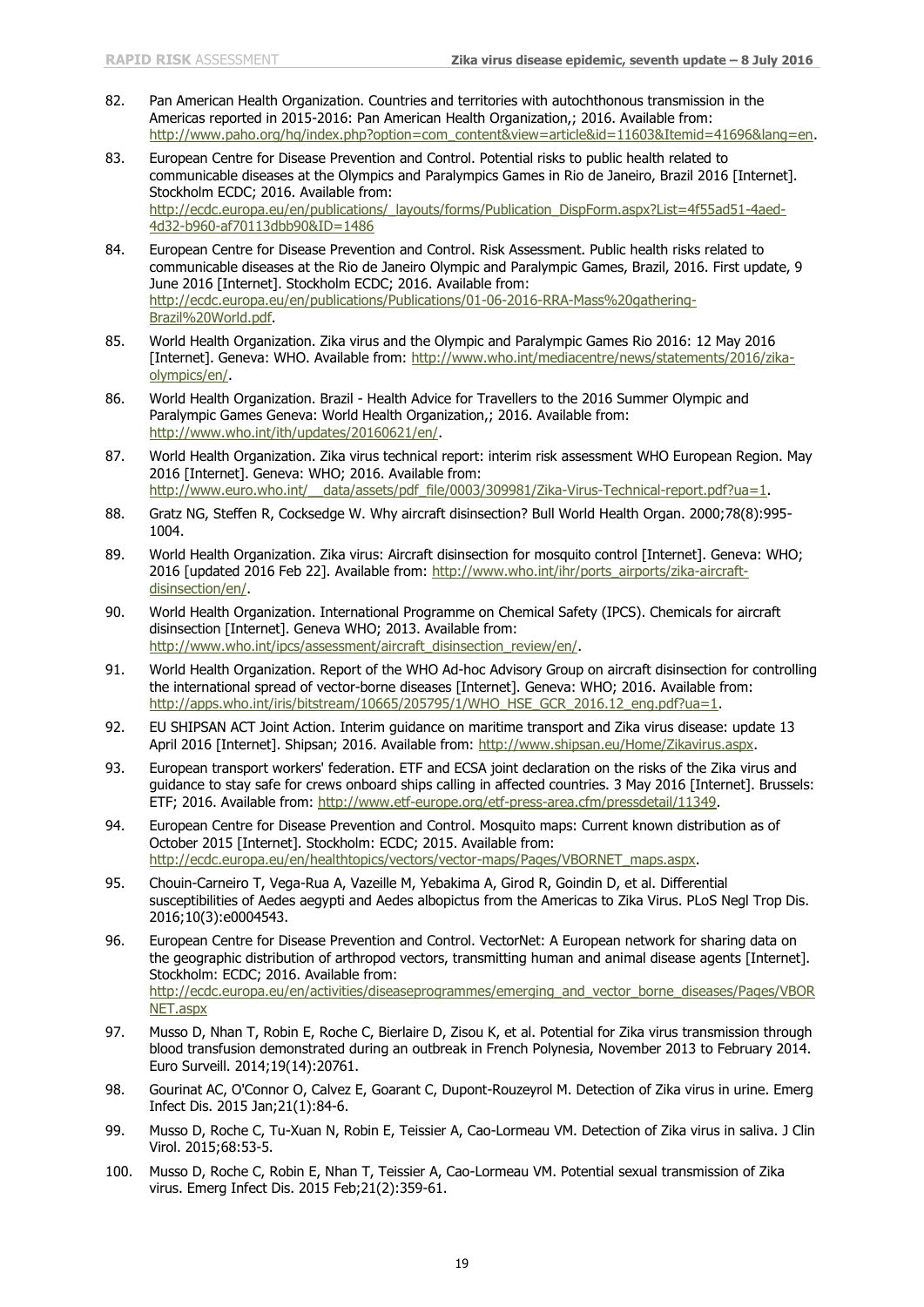- 101. Besnard M, Lastere S, Teissier A, Cao-Lormeau V, Musso D. Evidence of perinatal transmission of Zika virus, French Polynesia, December 2013 and February 2014. Euro Surveill [Internet]. 2014; 19(13):[pii=20751 p.]. Available from: [http://www.eurosurveillance.org/ViewArticle.aspx?ArticleId=20751.](http://www.eurosurveillance.org/ViewArticle.aspx?ArticleId=20751)
- 102. Aubry M, Finke J, Teissier A, Roche C, Broult J, Paulous S, et al. Seroprevalence of arboviruses among blood donors in French Polynesia, 2011-2013. Int J Infect Dis. 2015 Oct 23;41:11-2.
- 103. Vasquez AM, Sapiano MR, Basavaraju SV, Kuehnert MJ, Rivera-Garcia B. Survey of Blood Collection Centers and Implementation of Guidance for Prevention of Transfusion-Transmitted Zika Virus Infection - Puerto Rico, 2016. MMWR Morb Mortal Wkly Rep. 2016;65(14):375-8.
- 104. Herriman R. Transfusion-associated Zika virus reported in Brazil. 18 December 2015 [Internet]. Outbreak News Today; 2015. Available from: [http://outbreaknewstoday.com/transfusion-associated-zika-virus](http://outbreaknewstoday.com/transfusion-associated-zika-virus-reported-in-brazil-76935/)[reported-in-brazil-76935/.](http://outbreaknewstoday.com/transfusion-associated-zika-virus-reported-in-brazil-76935/)
- 105. Secretaria de Saúde de Campinas (Brasil), Hemocentro da Unicamp. Notícias: Campinas tem o primeiro caso de Zika vírus confirmado. 2 February 2016 [Internet]. Campinas: Prefeitura de Campinas (Brasil); 2016. Available from: [http://www.campinas.sp.gov.br/noticias-integra.php?id=29241.](http://www.campinas.sp.gov.br/noticias-integra.php?id=29241)
- 106. Souto L. São Paulo registra segundo caso de transmissão de zika por transfusão. 3 February 2016 [Internet]. O Globo; 2016. Available from: [http://oglobo.globo.com/brasil/sao-paulo-registra-segundo-caso](http://oglobo.globo.com/brasil/sao-paulo-registra-segundo-caso-de-transmissao-de-zika-por-transfusao-18601427#ixzz3zBOmp9Nn)[de-transmissao-de-zika-por-transfusao-18601427#ixzz3zBOmp9Nn](http://oglobo.globo.com/brasil/sao-paulo-registra-segundo-caso-de-transmissao-de-zika-por-transfusao-18601427#ixzz3zBOmp9Nn)
- 107. Barjas-Castro ML, Angerami RN, Cunha MS, Suzuki A, Nogueira JS, Rocco IM, et al. Probable transfusiontransmitted Zika virus in Brazil. Transfusion. 2016. Jul;56(7):1684-8.
- 108. Pan American Health Organization / World Health Organization, Regional Office for the Americas. Neurological syndrome, congenital malformations, and Zika virus infection. Implications for public health in the Americas. 1 December 2015. Epidemiological alert [Internet]. 2015. Available from: http://www.paho.org/hq/index.php?option=com\_docman&task=doc\_download&Itemid=&gid=32405&lang=en.
- 109. World Health Organization. WHO Director-General summarizes the outcome of the Emergency Committee on Zika. 1 February 2016 [Internet]. Geneva: WHO; 2016. Available from: [http://www.who.int/mediacentre/news/statements/2016/emergency-committee-zika-microcephaly/en/.](http://www.who.int/mediacentre/news/statements/2016/emergency-committee-zika-microcephaly/en/)
- 110. D'Ortenzio E, Matheron S, Yazdanpanah Y, de Lamballerie X, Hubert B, Piorkowski G, et al. Evidence of Sexual Transmission of Zika Virus. N Engl J Med. 2016 Jun 2;374(22):2195-8.
- 111. Mansuy JM, Dutertre M, Mengelle C, Fourcade C, Marchou B, Delobel P, et al. Zika virus: high infectious viral load in semen, a new sexually transmitted pathogen? Lancet Infect Dis. 2016;16(4):405.
- 112. Frank C, Cadar D, Schlaphof A, Neddersen N, Gunther S, Schmidt-Chanasit J, et al. Sexual transmission of Zika virus in Germany, April 2016. Euro Surveill [Internet]. 2016 Jun 9; 21(23):[30254 p.]. Available from: [http://www.eurosurveillance.org/ViewArticle.aspx?ArticleId=22500.](http://www.eurosurveillance.org/ViewArticle.aspx?ArticleId=22500)
- 113. Reusken C, Pas S, GeurtsvanKessel C, Mogling R, van Kampen J, Langerak T, et al. Longitudinal follow-up of Zika virus RNA in semen of a traveller returning from Barbados to the Netherlands with Zika virus disease, March 2016. Euro Surveill [Internet]. 2016 Jun 9; 21(23): [pii=30251 p.]. Available from: [http://www.eurosurveillance.org/images/dynamic/EE/V21N23/art22497.pdf.](http://www.eurosurveillance.org/images/dynamic/EE/V21N23/art22497.pdf)
- 114. Atkinson B, Hearn P, Afrough B, Lumley S, Carter D, Aarons. Emma J, et al. Detection of Zika virus in semen. Emerg Infect Dis. 2016;22(5).
- 115. Huits RHG, De Smet B, Ariën KK, Van Esbroeck M, de Jon. BC, Bottieaua E, et al. Kinetics of Zika virus persistence in semen [E-pub]. Bull World Health Organ [Internet]. 2016. Available from: [http://www.who.int/bulletin/online\\_first/16-181370.pdf.](http://www.who.int/bulletin/online_first/16-181370.pdf)
- 116. Barzon L, Pacenti M, Berto A, Sinigaglia A, Franchin E, Lavezzo E, et al. Isolation of infectious Zika virus from saliva and prolonged viral RNA shedding in a traveller returning from the Dominican Republic to Italy, January 2016. Euro Surveill [Internet]. 2016 10 March; 21(10): [pii=30159 p.]. Available from: [http://www.eurosurveillance.org/ViewArticle.aspx?ArticleId=21409.](http://www.eurosurveillance.org/ViewArticle.aspx?ArticleId=21409)
- 117. Bonaldo MC, Ribeiro IP, Lima NS, Santos AAC, Menezes LSR, Cruz SOD, et al. Isolation of infective Zika virus from urine and saliva of patients in Brazil. bioRxiv [Internet]. 2016. Available from: [http://biorxiv.org/content/early/2016/03/24/045443.](http://biorxiv.org/content/early/2016/03/24/045443)
- 118. Venturi G, Zammarchi L, Fortuna C, Remoli M, Benedetti E, Fiorentini C, et al. An autochthonous case of Zika due to possible sexual transmission, Florence, Italy, 2014. Euro Surveill [Internet]. 2016; 21(8):[pii=30148 p.]. Available from: [http://www.eurosurveillance.org/ViewArticle.aspx?ArticleId=21395.](http://www.eurosurveillance.org/ViewArticle.aspx?ArticleId=21395)
- 119. Gobierno de la Provincia de Cordoba (Argentina). Confirman primer caso autóctono de zika en Córdoba [Internet]. [Cordoba]: Gobierno de la Provincia de Cordoba; 2016. Available from: [http://prensa.cba.gov.ar/salud/confirman-primer-caso-autoctono-de-zika-por-probable-contagio-por-via](http://prensa.cba.gov.ar/salud/confirman-primer-caso-autoctono-de-zika-por-probable-contagio-por-via-sexual/)[sexual/.](http://prensa.cba.gov.ar/salud/confirman-primer-caso-autoctono-de-zika-por-probable-contagio-por-via-sexual/)
- 120. France detects first sexually transmitted case of Zika virus [Internet]. [Paris]: France 24; 2016 [updated 2016 Feb 28]. Available from: [http://www.france24.com/en/20160227-france-zika-first-sexually](http://www.france24.com/en/20160227-france-zika-first-sexually-transmitted-case)[transmitted-case.](http://www.france24.com/en/20160227-france-zika-first-sexually-transmitted-case)